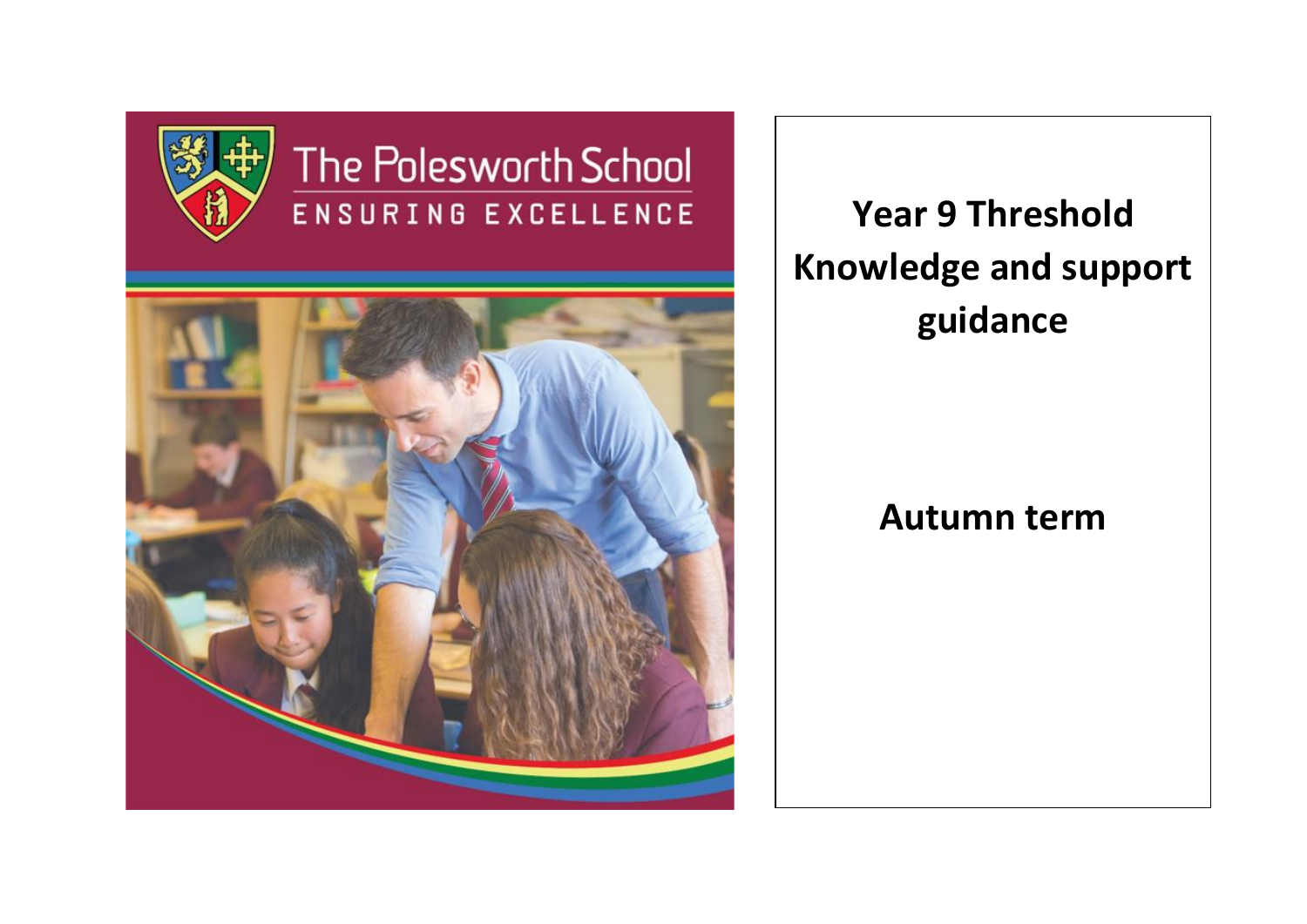For the topics of learning within each subject we have identified the key knowledge and skills which students need to secure to give them a firm foundation on which to build further learning. We refer to these as threshold knowledge and it our intention that every student secures the threshold knowledge in order to make outstanding progress through the curriculum.

We believe that the form in which feedback and assessment takes place must be specifically related to the individual subject therefore subject teachers use a range of strategies to assess students' progress using the threshold knowledge.

We have included below the subject threshold knowledge for the topics of learning covered during the autumn term. You can support your son/daughter's progress by regularly discussing the threshold knowledge with them to help them to remember what they have learnt. To assist you in supporting your son/daughter with any areas for development we have signposted resources and links for each subject below.

| <b>Subject</b> | Year 9 Threshold Concepts - Autumn term                                                                                                                                                                                                                                                                                                                                          | How to support students' learning                                                                                                                                                                                                                                                                                                          |
|----------------|----------------------------------------------------------------------------------------------------------------------------------------------------------------------------------------------------------------------------------------------------------------------------------------------------------------------------------------------------------------------------------|--------------------------------------------------------------------------------------------------------------------------------------------------------------------------------------------------------------------------------------------------------------------------------------------------------------------------------------------|
| Art            | Still life $-$<br>1. Know how to draw using techniques that require<br>taking a risk.<br>2. Know how to develop personal opinions into an<br>artist research page.<br>3. Recall the primary and secondary colours<br>and develop ideas into a piece of work.<br>4. Demonstrate how to blend primary and secondary<br>colours to make new colours and improve a piece<br>of work. | • Encourage the student to set an<br>arrangement of objects as a still life and<br>practice drawing from them.<br>Draw the arrangement in different<br>material, pencil, coloured pencil, biro<br>and felt tip.<br>Vary the amount of time the student<br>must draw. It is surprising how much<br>you can draw in as little as 30 seconds. |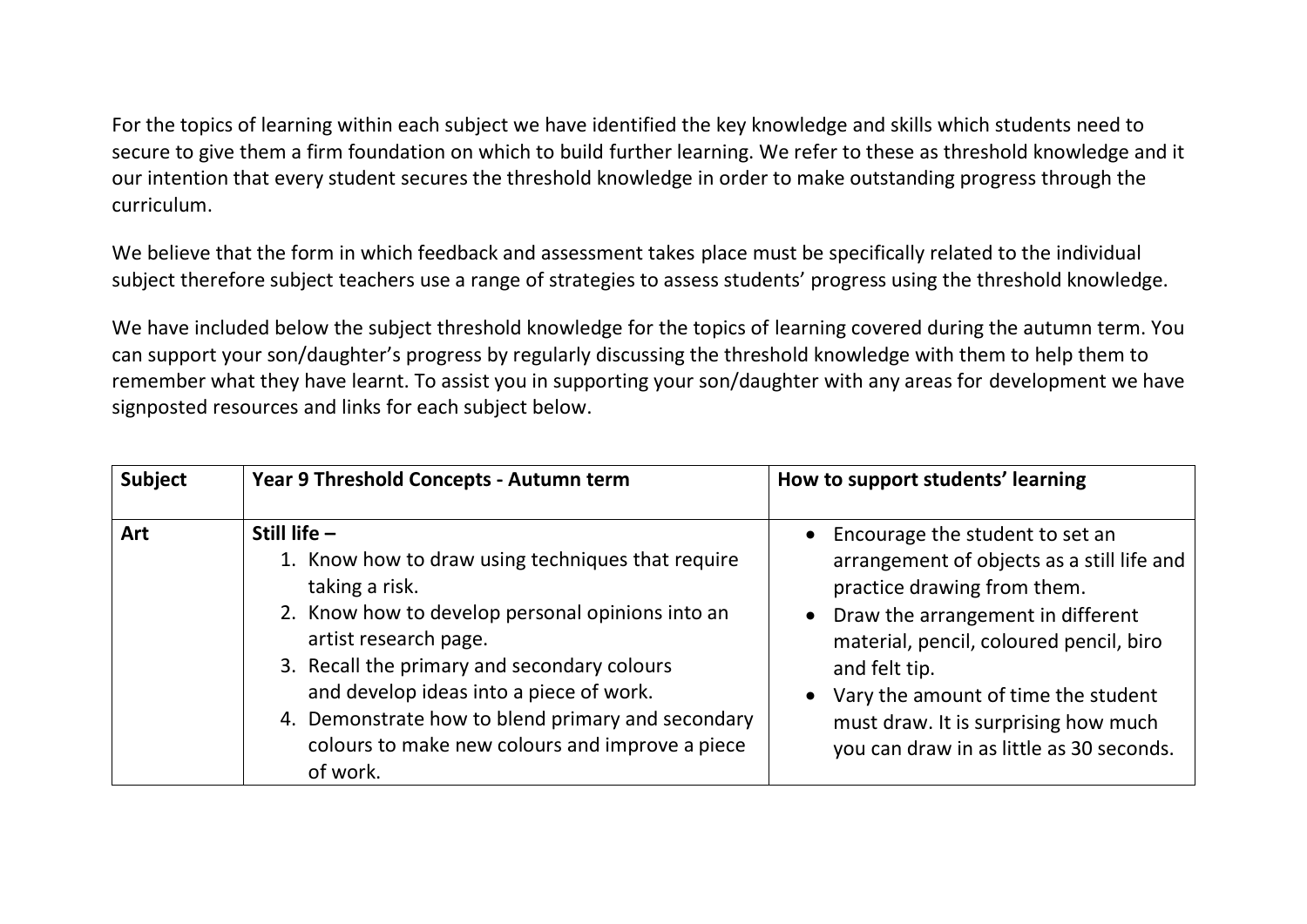|              |                                                                                                                                                                                                                                                                                                                                                                                                                                                                                                                                                                                                                                                                                                                                                                                                          | Use the best drawing to add colour<br>with colour pencils                                                                                                                                                                                                                                                                                                                                                                                                                                                                                                                                                                                                                                                                                                                                                                                     |
|--------------|----------------------------------------------------------------------------------------------------------------------------------------------------------------------------------------------------------------------------------------------------------------------------------------------------------------------------------------------------------------------------------------------------------------------------------------------------------------------------------------------------------------------------------------------------------------------------------------------------------------------------------------------------------------------------------------------------------------------------------------------------------------------------------------------------------|-----------------------------------------------------------------------------------------------------------------------------------------------------------------------------------------------------------------------------------------------------------------------------------------------------------------------------------------------------------------------------------------------------------------------------------------------------------------------------------------------------------------------------------------------------------------------------------------------------------------------------------------------------------------------------------------------------------------------------------------------------------------------------------------------------------------------------------------------|
| <b>Drama</b> | Tell Tale Heart -<br>1. Understand and demonstrate how to use a<br>stimulus to create drama.<br>2. Demonstrate a practical understanding of vocals<br>and narration.<br>3. Demonstrate a practical understanding of<br>movement and mime.<br>4. Demonstrate ability to directly address the<br>audience.<br>5. Know and demonstrate how best to use<br>performance space.<br>6. Understand and demonstrate rehearsal techniques<br>including how to use an 'outside eye'.<br>7. Understand and demonstrate how to use<br>archetypes in the theatre to help the audience to<br>instantly recognise characters.<br>8. Understand and demonstrate how to build tension<br>to the climax of the story.<br>$WW1 -$<br>1. Understand the concept of Theatre in Education<br>and the need for clear intentions. | When possible, encourage your child to<br>read aloud and read aloud to them.<br>Focus on voice, especially tone,<br>emphasis, volume and pause. Listen to<br>audiobooks together and focus on the<br>narrator's use of voice. There are<br>further resources to develop vocal skills<br>on Oak Academy:<br>https://classroom.thenational.academy<br>/lessons/vocal-skills-part-2-70wk8c<br>Research more about WW1 (there are<br>some resources to support this in your<br>child's team). Research elements of<br>the war together and discuss what you<br>would want the audience to know / feel<br>or think about the subject and how you<br>could achieve this.<br>Theatre in Education is a genre.<br>Exploring what is meant by 'genre' and<br>'style' will extend theatrical thinking.<br>There are resources on BBC bitesize<br>here - |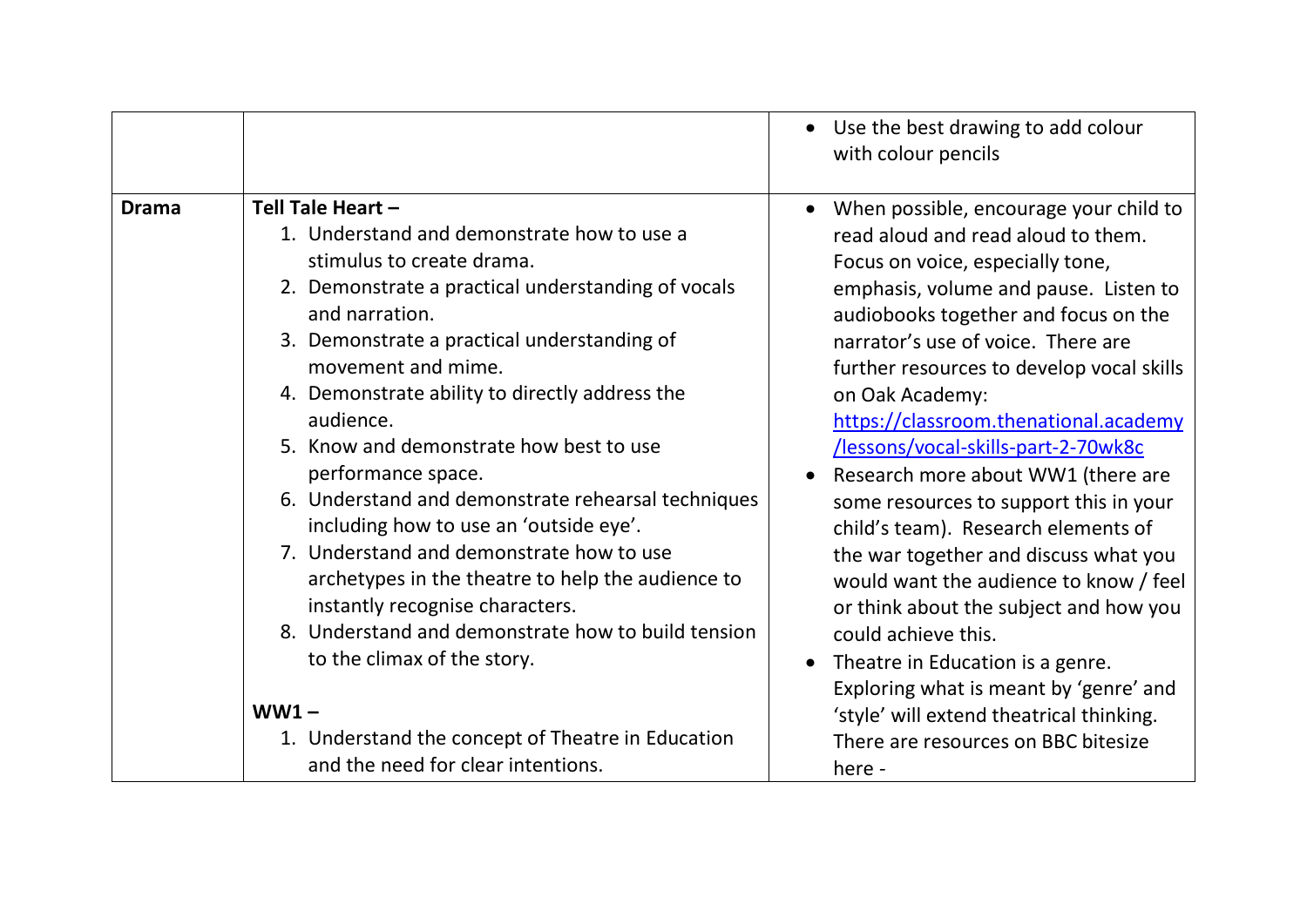|                | 2. Understand and demonstrate the ability<br>to develop a piece of work into an extended<br>performance.<br>3. Understand and demonstrate how to polish a<br>performance – precision, smooth transitions,<br>making work the best it can be.<br>4. Demonstrate a practical understanding of Physical<br>Theatre (performance tableaux, slow motion).<br>5. Demonstrate the ability to work closely as an<br>ensemble.<br>6. Develop effective use of vocals/vocal<br>expression and demonstrate use of them to create<br>a specific mood and atmosphere.<br>7. Understand how to use humour as a technique to<br>break mood and atmosphere and demonstrate its<br>use in performance.<br>8. Evaluate performance in terms of whether<br>the aims have been achieved. | https://www.bbc.co.uk/bitesize/guides<br>/zhhrf4j/revision/2                                                                                          |
|----------------|----------------------------------------------------------------------------------------------------------------------------------------------------------------------------------------------------------------------------------------------------------------------------------------------------------------------------------------------------------------------------------------------------------------------------------------------------------------------------------------------------------------------------------------------------------------------------------------------------------------------------------------------------------------------------------------------------------------------------------------------------------------------|-------------------------------------------------------------------------------------------------------------------------------------------------------|
|                |                                                                                                                                                                                                                                                                                                                                                                                                                                                                                                                                                                                                                                                                                                                                                                      |                                                                                                                                                       |
| <b>English</b> | Literature $-$                                                                                                                                                                                                                                                                                                                                                                                                                                                                                                                                                                                                                                                                                                                                                       | Listen to your child read a range of                                                                                                                  |
| (Literature    | 1. Relevant points and references are made to                                                                                                                                                                                                                                                                                                                                                                                                                                                                                                                                                                                                                                                                                                                        | texts (e.g., fiction, non-fiction, articles,                                                                                                          |
| and            | support an independent argument.                                                                                                                                                                                                                                                                                                                                                                                                                                                                                                                                                                                                                                                                                                                                     | magazines) to allow them to fulfil their                                                                                                              |
| language)      | 2. Comments on references identify different layers<br>of meaning.                                                                                                                                                                                                                                                                                                                                                                                                                                                                                                                                                                                                                                                                                                   | daily reading targets and to help<br>improve their confidence in reading.<br>Help them to revise content learned in<br>school from their class notes, |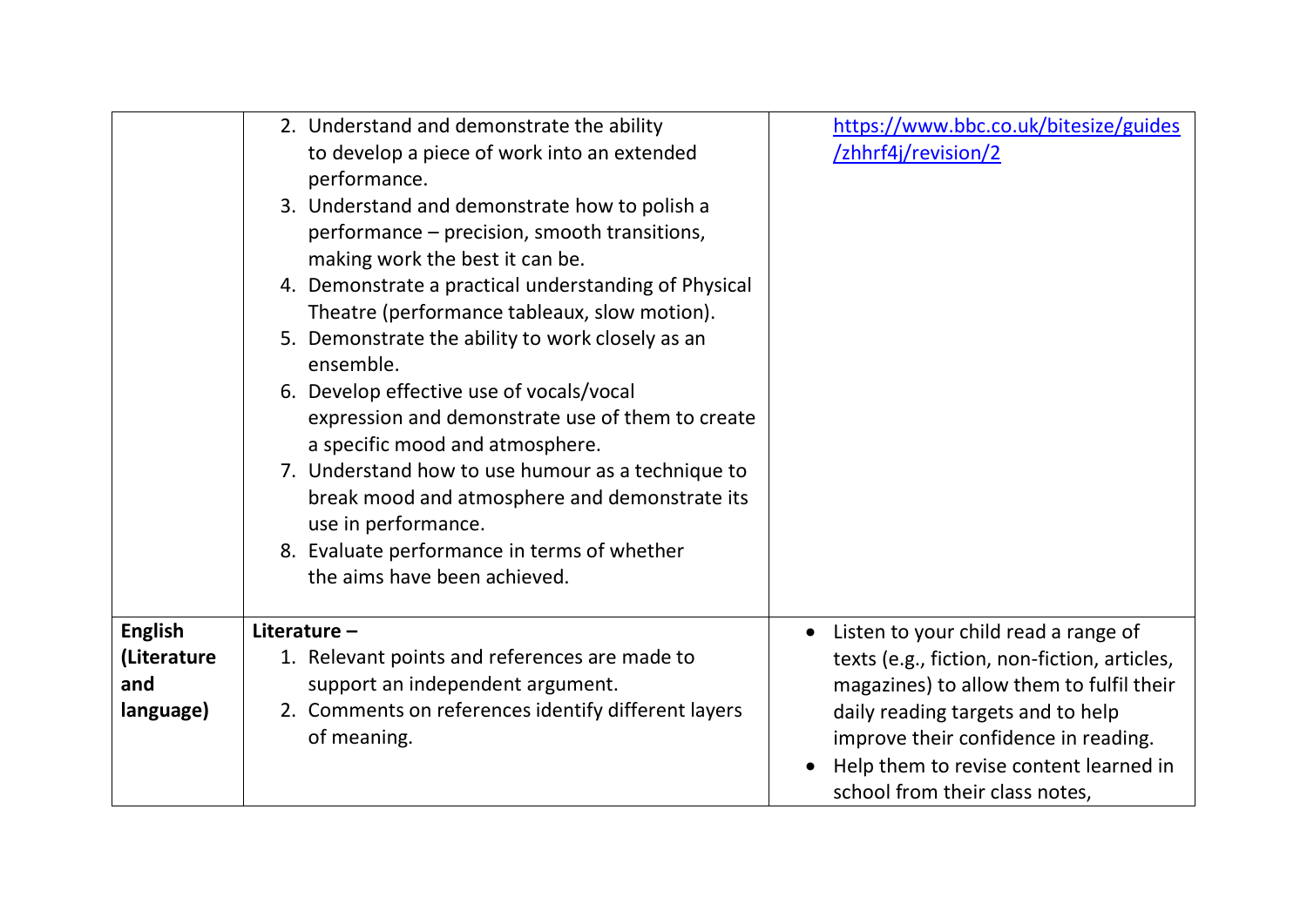|              | 3. Comments on a range of features relating to<br>organisation and how they contribute to effects<br>achieved.<br>4. Some detailed explanation, with appropriate<br>terminology, of how language is used to affect the<br>reader. | knowledge organisers and 'Big<br>Question' sheets by testing them on<br>the key concepts for each topic.<br>Support them in improving literacy<br>skills by visiting the KS3 grammar pages<br>on the BBC bitesize website |
|--------------|-----------------------------------------------------------------------------------------------------------------------------------------------------------------------------------------------------------------------------------|---------------------------------------------------------------------------------------------------------------------------------------------------------------------------------------------------------------------------|
|              | 5. A range of stylistic devices are used to achieve a<br>specific purpose.                                                                                                                                                        | https://www.bbc.co.uk/bitesize/topics/<br>z4hrt39.                                                                                                                                                                        |
|              | 6. A range of vocabulary is used to suit the purpose<br>and audience.                                                                                                                                                             | Make a list of key vocabulary from the<br>texts studied in lessons and learn the<br>meaning and etymology of the words.                                                                                                   |
| Language $-$ |                                                                                                                                                                                                                                   | Look at modern translations of Romeo                                                                                                                                                                                      |
|              | 1. A range of features are used to craft sentences.                                                                                                                                                                               | and Juliet                                                                                                                                                                                                                |
|              | 2. A range of punctuation, including complex<br>examples, are used accurately.                                                                                                                                                    | www.sparknotes.com/nofear/shakespe<br>are/romeojuliet/ to ensure a full                                                                                                                                                   |
|              | 3. A verity of structural devices are used to guide the<br>reader and paragraphs are created to create pace                                                                                                                       | understanding of the language,<br>characters and plot                                                                                                                                                                     |
|              | or development of argument.<br>4. Imaginative and successful use of conventions to<br>affect the reader and create meaning.                                                                                                       | Research and make notes on the role of<br>women in Elizabethan times to help<br>with understanding of context.                                                                                                            |
|              | 5. Style and form of writing are suitable to the task.                                                                                                                                                                            |                                                                                                                                                                                                                           |
|              | 6. Vocabulary is beyond common word choices and<br>chosen for effect.                                                                                                                                                             |                                                                                                                                                                                                                           |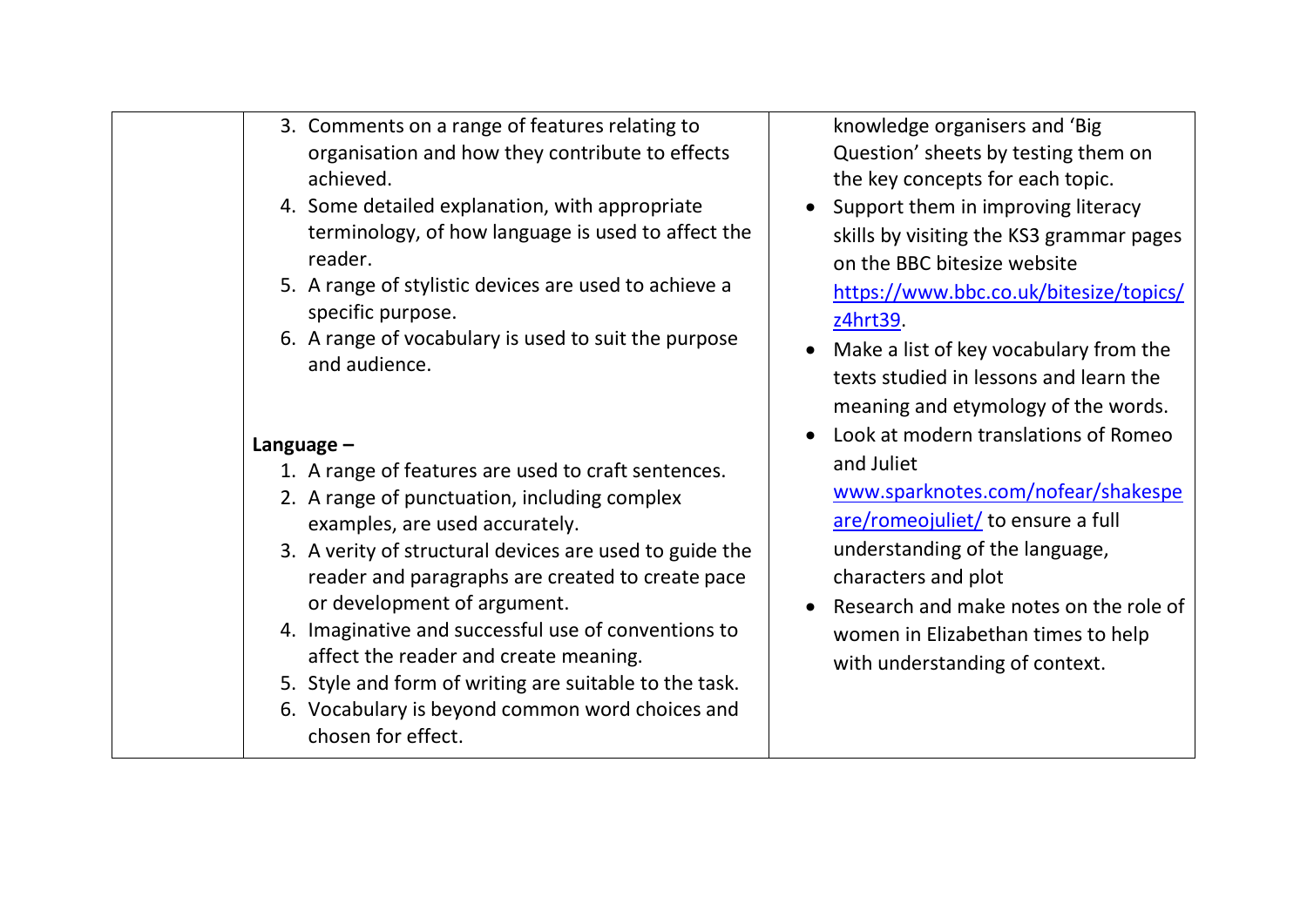| French | <b>Family and Friends -</b>                           | • Refer to the KS3 parent and student              |
|--------|-------------------------------------------------------|----------------------------------------------------|
|        | 1. Produce 8+ adjectives and 8+ relatives from        | handbook for specific revision                     |
|        | memory.                                               | techniques and links to extra resources            |
|        | 2. Produce to be and to have.                         | and websites that you can use with                 |
|        | 3. Produce 5+ phrases to describe their family        | your child to support them at home.                |
|        | (including 3rd person, idiomatic structures,          | Refer to the Knowledge Organiser in                |
|        | reflexives).                                          | the student's books for vocabulary                 |
|        | 4. Produce 5+ phrases to describe their friendships   | support.                                           |
|        | (including 3rd person, idiomatic structures,          | Practice making sentences from the                 |
|        | reflexives).                                          | sentence builder, gradually removing               |
|        | 5. Produce 5+ phrases to describe their future plans. | your sentence builder or vocabulary                |
|        | 6. Produce 5+ phrases to describe their friendships.  | support.                                           |
|        |                                                       | Practice teaching someone at home the<br>$\bullet$ |
|        |                                                       | future tense and try making some of                |
|        |                                                       | your own sentences.                                |
|        |                                                       | Use the student vocabulary booklet for             |
|        |                                                       | reference to vocabulary and                        |
|        |                                                       | grammatical structures to aide revision.           |
|        |                                                       | Use Kerboodle (Log-ins from your class             |
|        |                                                       | teacher) and revise key skills and                 |
|        |                                                       | vocabulary. Here you can find authentic            |
|        |                                                       | reading resources to develop reading               |
|        |                                                       | skills.                                            |
|        |                                                       | BBC Bitesize is a great resource for               |
|        |                                                       | revision and to support home learning -            |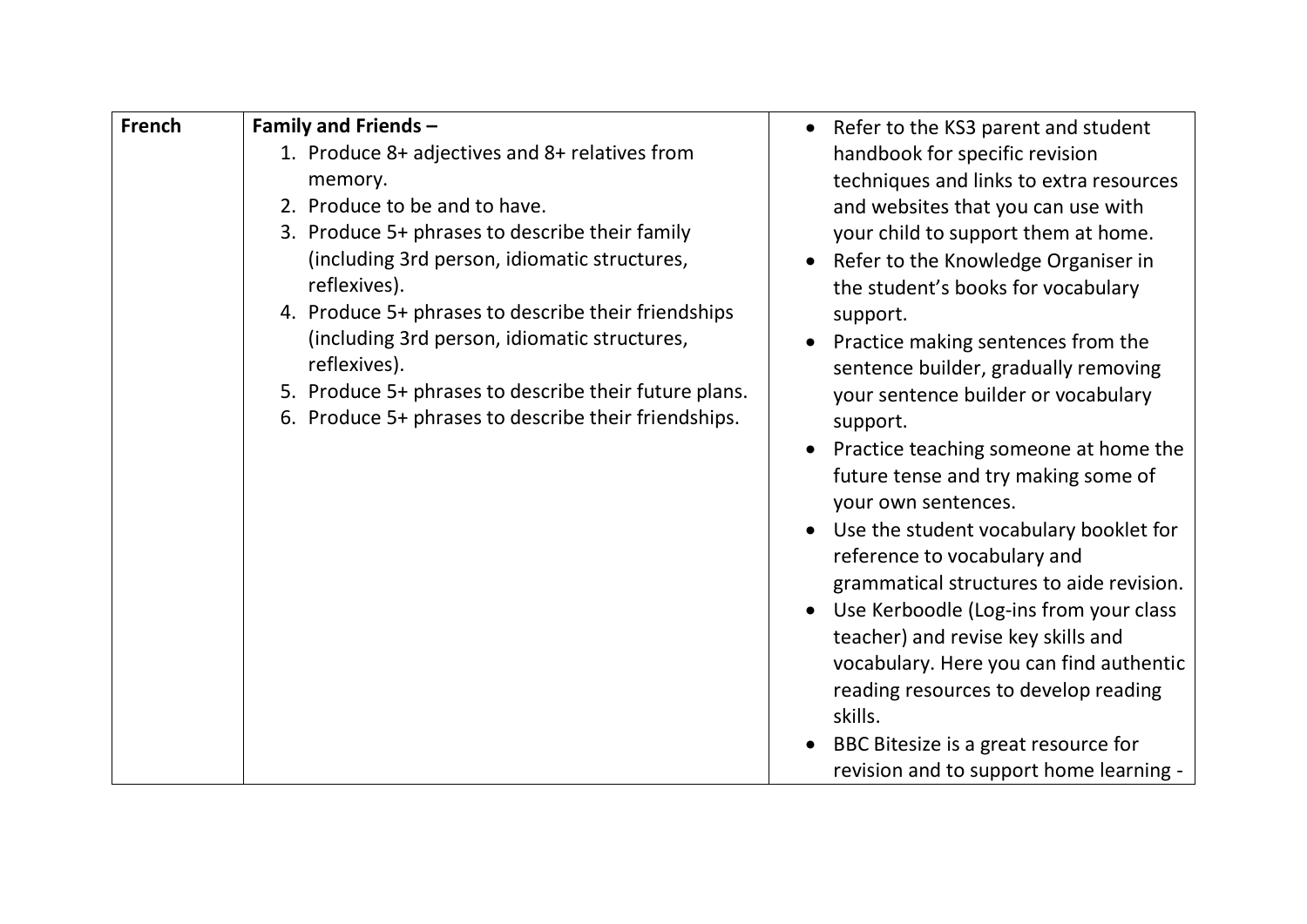|           |                                                                                                                                                                                                                                                                                                                                                                                                                                                                                                                                                                                                                                                                      | https://www.bbc.co.uk/bitesize/subjec<br>ts/zgdqxnb.                                                                                                                                                                                                                                                                                                                                                                                                                         |
|-----------|----------------------------------------------------------------------------------------------------------------------------------------------------------------------------------------------------------------------------------------------------------------------------------------------------------------------------------------------------------------------------------------------------------------------------------------------------------------------------------------------------------------------------------------------------------------------------------------------------------------------------------------------------------------------|------------------------------------------------------------------------------------------------------------------------------------------------------------------------------------------------------------------------------------------------------------------------------------------------------------------------------------------------------------------------------------------------------------------------------------------------------------------------------|
| Geography | Violent planet -<br>1. Describe the different layers within the Earth.<br>2. Explain how tectonic plates move.<br>3. Evaluate how continental drift has shaped the<br>current layout of continents.<br>4. Explain how earthquakes are caused.<br>5. Describe the impacts of earthquakes.<br>6. Evaluate how technology can be used to reduce<br>the impacts of earthquakes.<br>7. Describe the different types of volcanos and how<br>they are formed.<br>8. Assess the impacts of the Icelandic Volcano in<br>2010.<br>9. Explain why people choose to live in tectonically<br>active locations.<br>10. Assess the causes and impacts of the Boxing Day<br>Tsunami. | <b>BBC Bitesize</b><br>https://www.bbc.co.uk/bitesize/subjec<br>ts/zrw76sg<br>BBC News (or other global news<br>platforms)<br>https://www.bbc.co.uk/news/world<br>Seneca<br>$\bullet$<br>https://senecalearning.com/en-GB/<br>Education quizzes website - Geography<br>https://www.educationquizzes.com/ks<br>3/geography/<br>CGP KS3 Geography revision guide<br>Collins KS3 Geography revision guide<br>and practice question booklet<br><b>AQA KS3 Geography textbook</b> |
|           | Tourism $-$<br>1. Explain how tourism has changed over time.<br>2. Apply the Butler Model to a specific location.<br>3. Create a Butler Model example.                                                                                                                                                                                                                                                                                                                                                                                                                                                                                                               |                                                                                                                                                                                                                                                                                                                                                                                                                                                                              |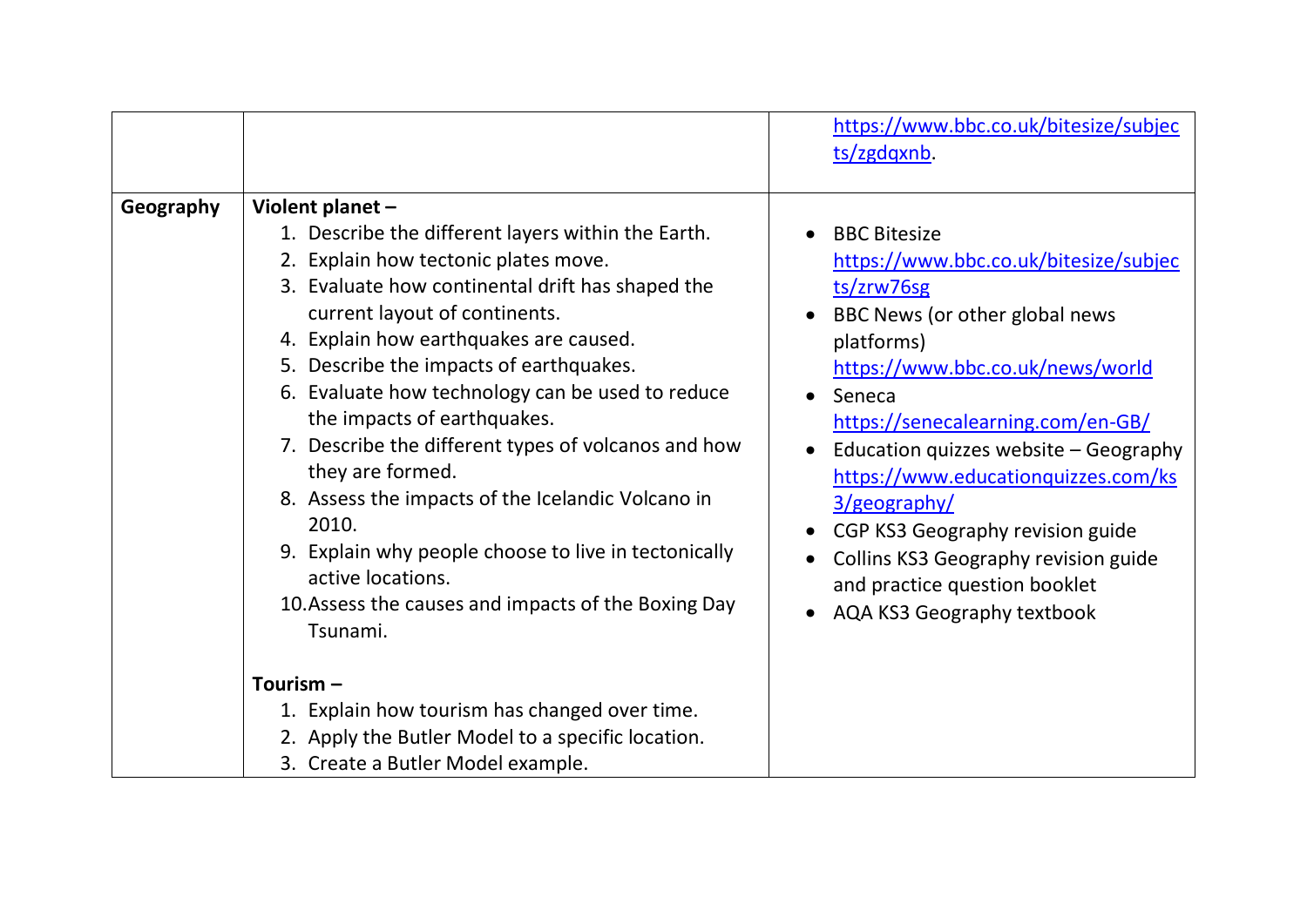|        | 4. Identify why different holidays might appeal to<br>different people.<br>5. Assess the impacts of tourism in Yorkshire.<br>6. Assess the impacts of tourism in a low-income<br>country.<br>7. Assess the extent of the impacts of tourism.<br>8. Examine how ecotourism can be used to protect<br>people and the environment.<br>9. Create an island, which will be a model of<br>ecotourism.<br>10. Explain why dark tourism has grown.                                          |                                                                                                                                                                                                                                                                                                                                                                                                                         |
|--------|-------------------------------------------------------------------------------------------------------------------------------------------------------------------------------------------------------------------------------------------------------------------------------------------------------------------------------------------------------------------------------------------------------------------------------------------------------------------------------------|-------------------------------------------------------------------------------------------------------------------------------------------------------------------------------------------------------------------------------------------------------------------------------------------------------------------------------------------------------------------------------------------------------------------------|
| German | <b>Family and Friends -</b><br>1. Produce 8+ adjectives and 8+ relatives from<br>memory.<br>2. Produce to be and to have.<br>3. Produce 5+ phrases to describe their family<br>(including 3rd person, idiomatic structures,<br>reflexives).<br>4. Produce 5+ phrases to describe their friendships<br>(including 3rd person, idiomatic structures,<br>reflexives).<br>5. Produce 5+ phrases to describe their future plans.<br>6. Produce 5+ phrases to describe their friendships. | Refer to the KS3 parent and student<br>handbook for specific revision<br>techniques and links to extra resources<br>and websites that you can use with<br>your child to support them at home.<br>Refer to the Knowledge Organiser in<br>the student's books for vocabulary<br>support.<br>Practice making sentences from the<br>sentence builder, gradually removing<br>your sentence builder or vocabulary<br>support. |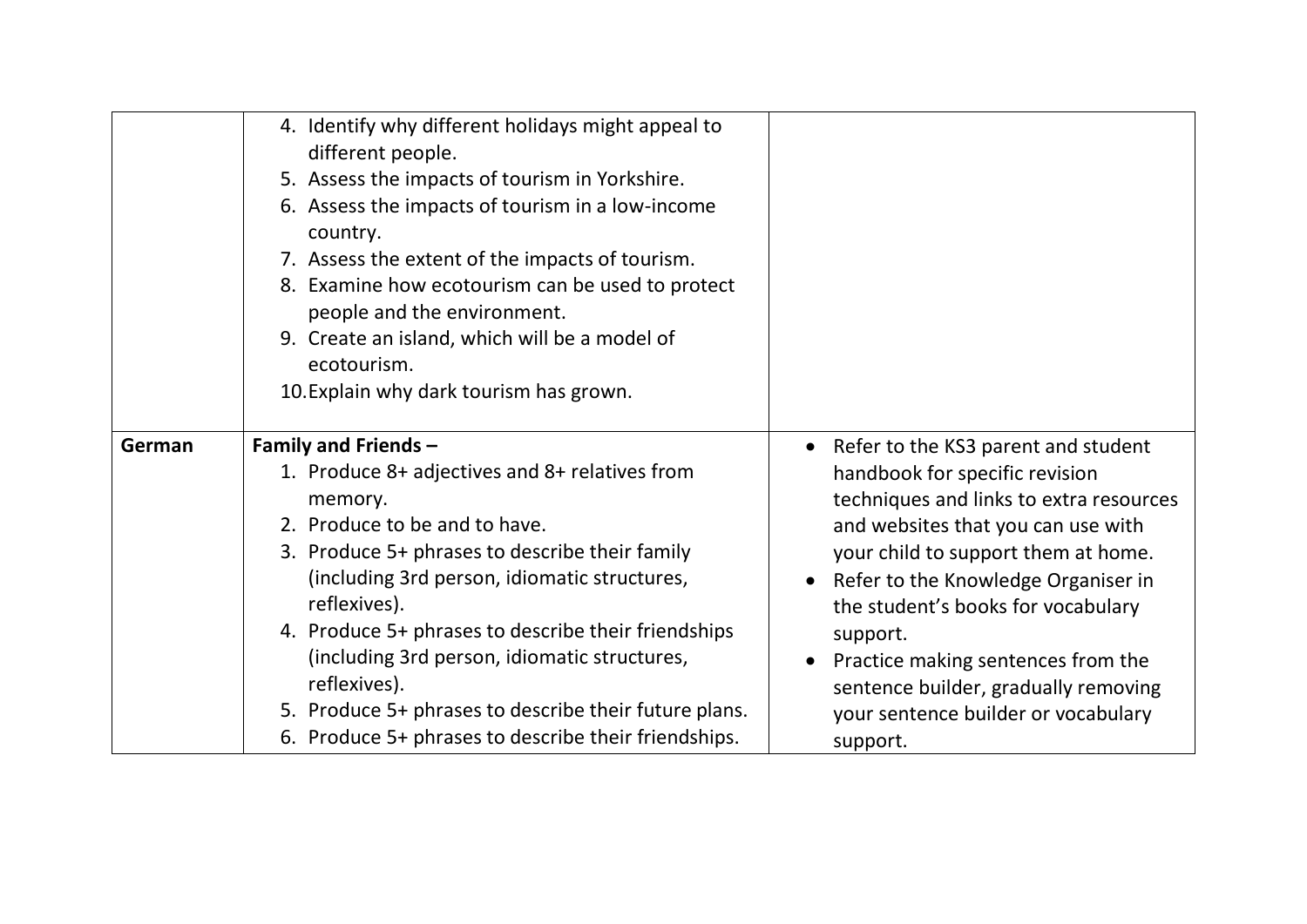|                |                                                                                                                                                                                                                                                                                                                                                                                                                                       |           | • Practice teaching someone at home the<br>future tense and try making some of<br>your own sentences.<br>Use the student vocabulary booklet for<br>reference to vocabulary and<br>grammatical structures to aide revision.<br>Use Kerboodle (Log-ins from your class<br>teacher) and revise key skills and<br>vocabulary. Here you can find authentic<br>reading resources to develop reading<br>skills.<br>BBC Bitesize is a great resource for<br>revision and to support home learning -<br>https://www.bbc.co.uk/bitesize/subjec<br>ts/zcj2tfr. |
|----------------|---------------------------------------------------------------------------------------------------------------------------------------------------------------------------------------------------------------------------------------------------------------------------------------------------------------------------------------------------------------------------------------------------------------------------------------|-----------|-----------------------------------------------------------------------------------------------------------------------------------------------------------------------------------------------------------------------------------------------------------------------------------------------------------------------------------------------------------------------------------------------------------------------------------------------------------------------------------------------------------------------------------------------------|
| <b>History</b> | <b>Empire and Civilisation -</b><br>1. Define a civilisation.<br>2. Use maps to identify the location of Ancient Persia.<br>3. Assess how Ancient Persia reflects a civilisation.<br>4. Define an empire.<br>5. Explain the conquests of Cyrus the Great.<br>6. Judgement on the importance of Darius.<br>7. Identify the connection between Alexander and<br>the Persian empire.<br>8. Assess the impact of Alexander on Persepolis. | $\bullet$ | Talk about History at home around<br>topics being studied and more<br>generally.<br>Encourage them to read. It could be<br>non-fiction, historical works,<br>newspapers, or online material, but<br>then ask them to assess it as a source<br>using their skills.                                                                                                                                                                                                                                                                                   |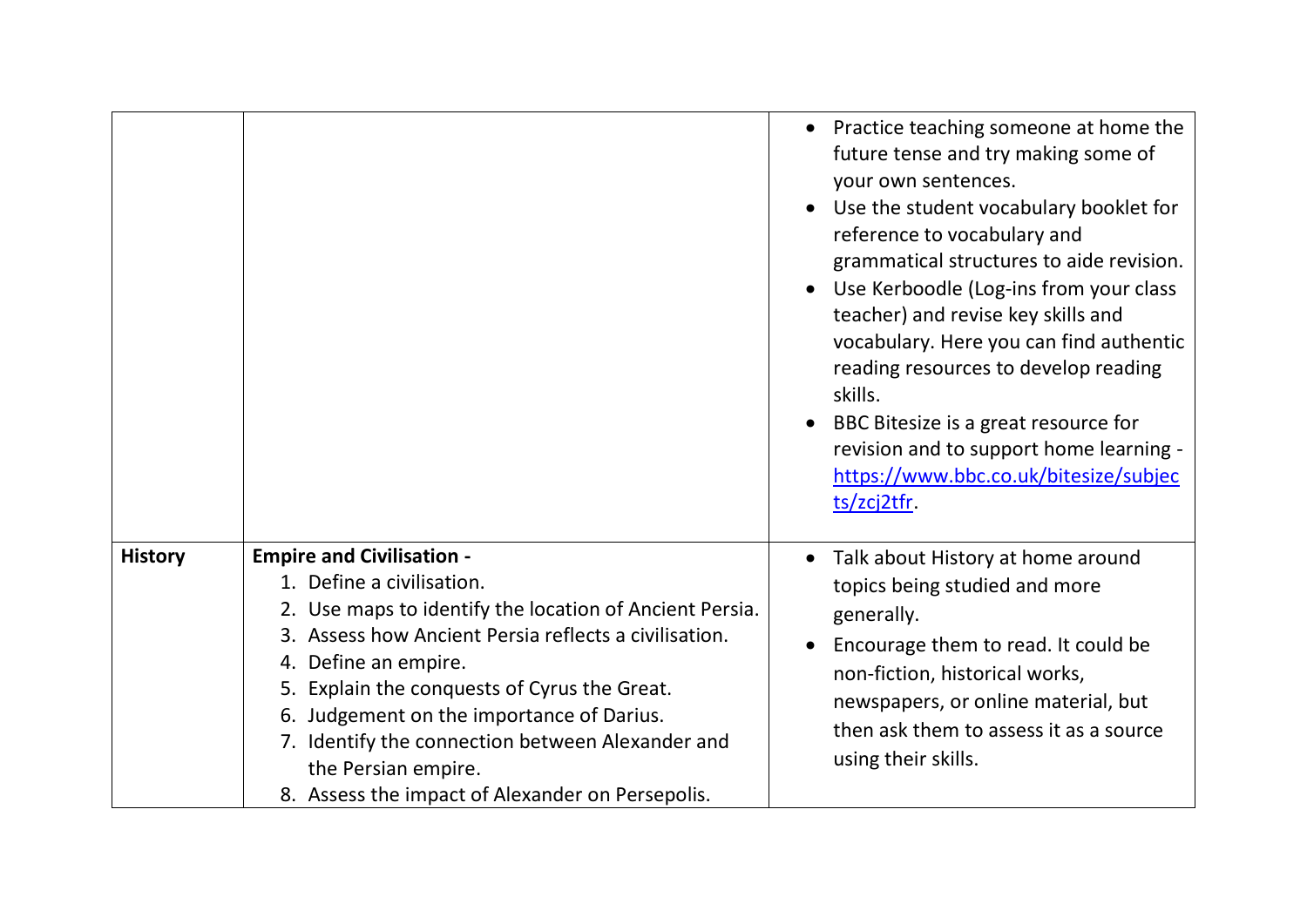| 9. Form a judgement on interpretations of Alexander<br>the Great. |  |
|-------------------------------------------------------------------|--|
| 10. Compare the different leaders of Persia.                      |  |
|                                                                   |  |
| <b>Benin and the Transatlantic Slave Trade -</b>                  |  |
| 1. Counter misconceptions of Africa.                              |  |
| 2. Make inferences from the art of Benin.                         |  |
| 3. Make links between the symbols and messages in                 |  |
| the art of Benin to understand something about                    |  |
| the life of Benin.                                                |  |
| 4. Explain how symbols reflect and connect to key                 |  |
| events in the history of Benin.                                   |  |
| 5. Use criteria sent to judge the extent of the 'Golden           |  |
| Age' enjoyed by Benin using clues.                                |  |
| 6. Connections between themes about the 'Golden                   |  |
| Age' of Benin formed.                                             |  |
| 7. Form an argument and judgment on whether                       |  |
| Benin had a 'Golden Age'.                                         |  |
| 8. Define slavery.                                                |  |
| 9. Assess how case studies show slavery.                          |  |
| 10. Explain why the Obas of Benin participated in the             |  |
| slave trade.                                                      |  |

- Visit sites/museums/online displays when safe to do so.
- Look at museum websites to access online material and primary sources (e.g. The British Museum).
- Watch historical documentaries and programmes together.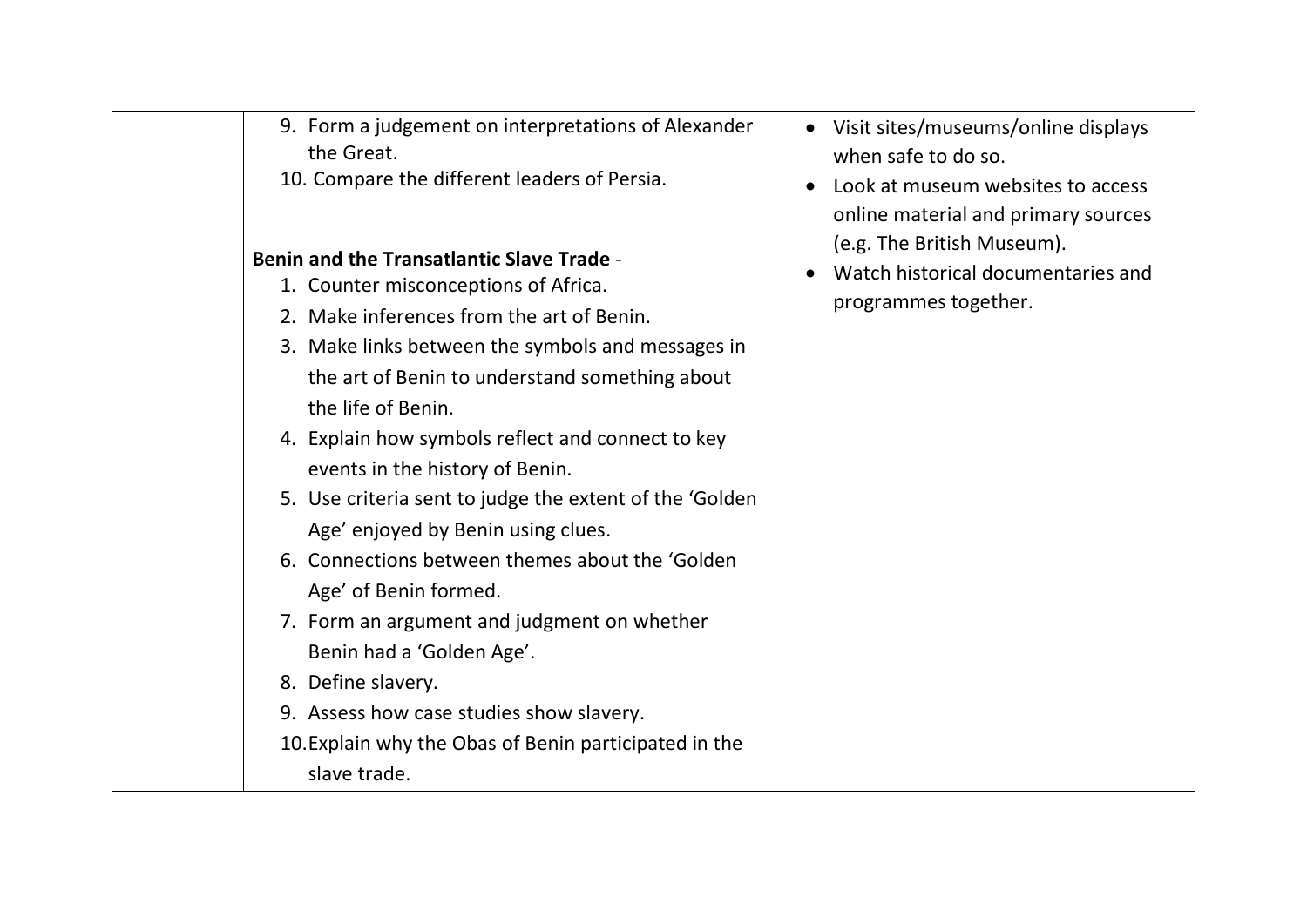|                        | 11. Describe reasons for why Africa was used for       |                                           |
|------------------------|--------------------------------------------------------|-------------------------------------------|
|                        | slavery.                                               |                                           |
|                        | 12. Form a judgement on the role of Queen Nzinga.      |                                           |
|                        | 13. Chart 'The Arthur's' journey on the Middle Passage |                                           |
|                        | and form judgments on the experiences of those         |                                           |
|                        | on the Middle Passage.                                 |                                           |
|                        | 14. Judge if Baquaqua 's experience of being enslaved  |                                           |
|                        | was typical.                                           |                                           |
|                        | 15. Identified reasons for the Benin Bronzes to be     |                                           |
|                        | returned or to remain.                                 |                                           |
|                        | 16. Support reasons for the Benin Bronzes to be        |                                           |
|                        | returned or to remain with evidence.                   |                                           |
|                        | 17. Explain and provide balance in your answer on      |                                           |
|                        | whether the Benin Bronzes should be returned or        |                                           |
|                        | to remain.                                             |                                           |
|                        |                                                        |                                           |
| $\mathsf{I}\mathsf{T}$ | Designing websites -                                   | Using Notepad ++ (a free download         |
|                        | 1. Know a range of basic HTML tags to control the      | https://notepad-plus-                     |
|                        | presentation, styling and layout of information on     | plus.org/downloads/) practice building    |
|                        | a webpage.                                             | basic website pages for something they    |
|                        | 2. Know how to include images and links on a           | are interested in or take part in outside |
|                        | webpage.                                               | of school. Students have access to all    |
|                        | 3. Understand the role of CSS.                         | the help sheets and guides on how to      |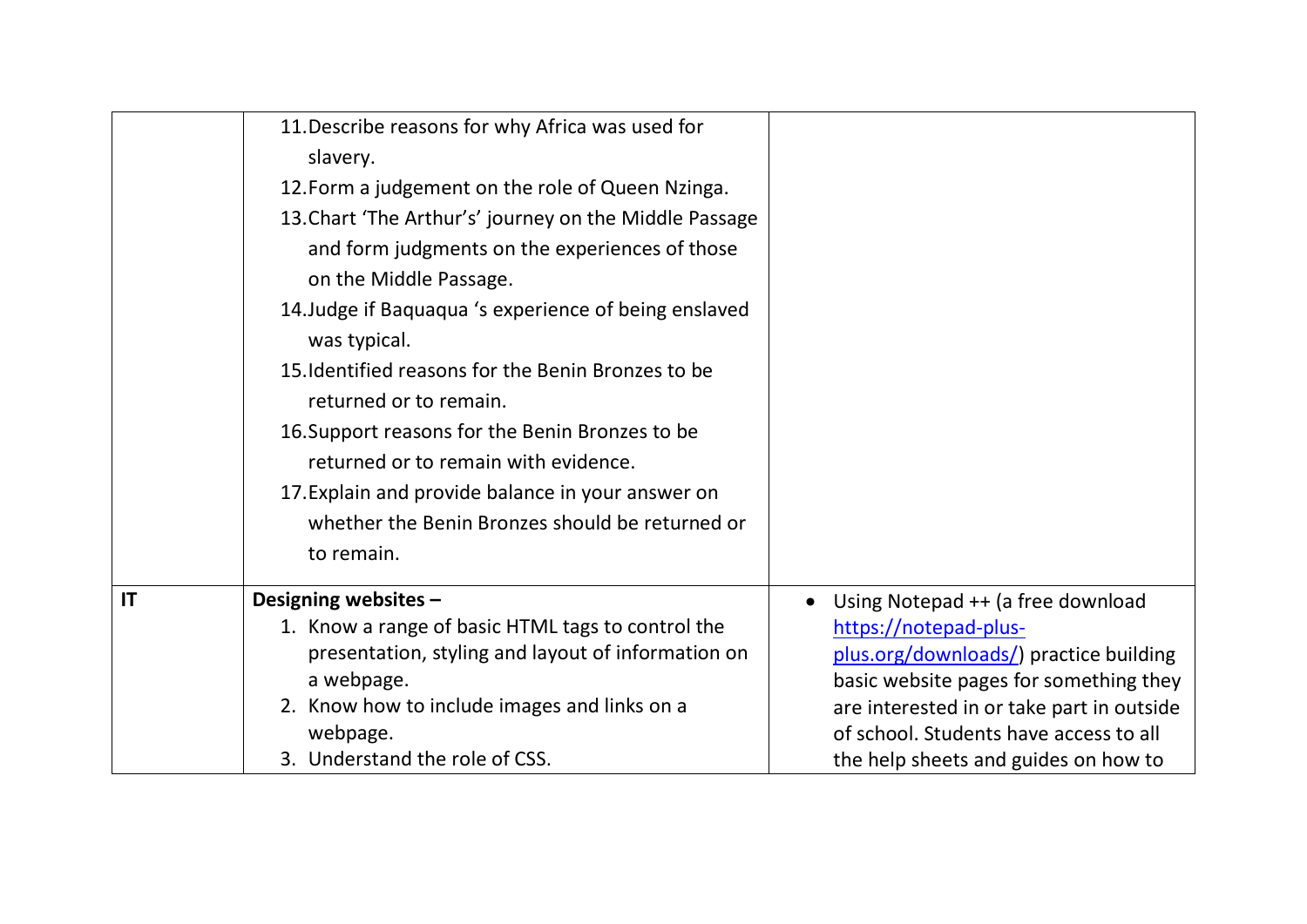| 4. Appreciate the factors that contribute to a well-<br>presented web page.<br>5. Hand-code basic web pages including<br>text, images and hyperlinks.<br>6. Use CSS to control the styling of a basic web page.<br>7. Identify the basic elements that are combined to<br>produce a web page.<br>8. Design simple web pages.<br>9. Hand-code basic web pages, with an appreciation<br>of layout and styling.<br>10. Review and evaluate work involving websites. | develop HTML and CSS in their<br>OneDrive files.<br>Use the BBC Bitesize information to<br>reinforce learning in this topic:<br>https://www.bbc.co.uk/bitesize/guides<br>/z8nk87h/revision/4<br>https://www.bbc.co.uk/bitesize/topics/<br>zf2f9j6/articles/zgx3b9q<br>Discuss with students when looking at<br>websites, what makes them effective.                                                                                                            |
|------------------------------------------------------------------------------------------------------------------------------------------------------------------------------------------------------------------------------------------------------------------------------------------------------------------------------------------------------------------------------------------------------------------------------------------------------------------|----------------------------------------------------------------------------------------------------------------------------------------------------------------------------------------------------------------------------------------------------------------------------------------------------------------------------------------------------------------------------------------------------------------------------------------------------------------|
| Networking and the Internet -<br>1. Know how data is sent across a network.<br>2. Know the role of a range of basic hardware<br>involved in networking, such as switches.<br>3. Understand the role of IP addresses.<br>4. Understand domain names and DNS.<br>5. Know about a range of Internet services                                                                                                                                                        | Use the BBC Bitesize information to<br>reinforce learning in this topic:<br>https://www.bbc.co.uk/bitesize/guides<br>/zvspfcw/revision/5<br>https://www.bbc.co.uk/bitesize/topics/<br>z7wtb9q/articles/z3tbgk7<br>Encourage students to think about how<br>they access the internet and what they<br>use it for, ensuring security settings are<br>set to protect them and their personal<br>data (i.e. not automatically connecting<br>to wireless hotspots). |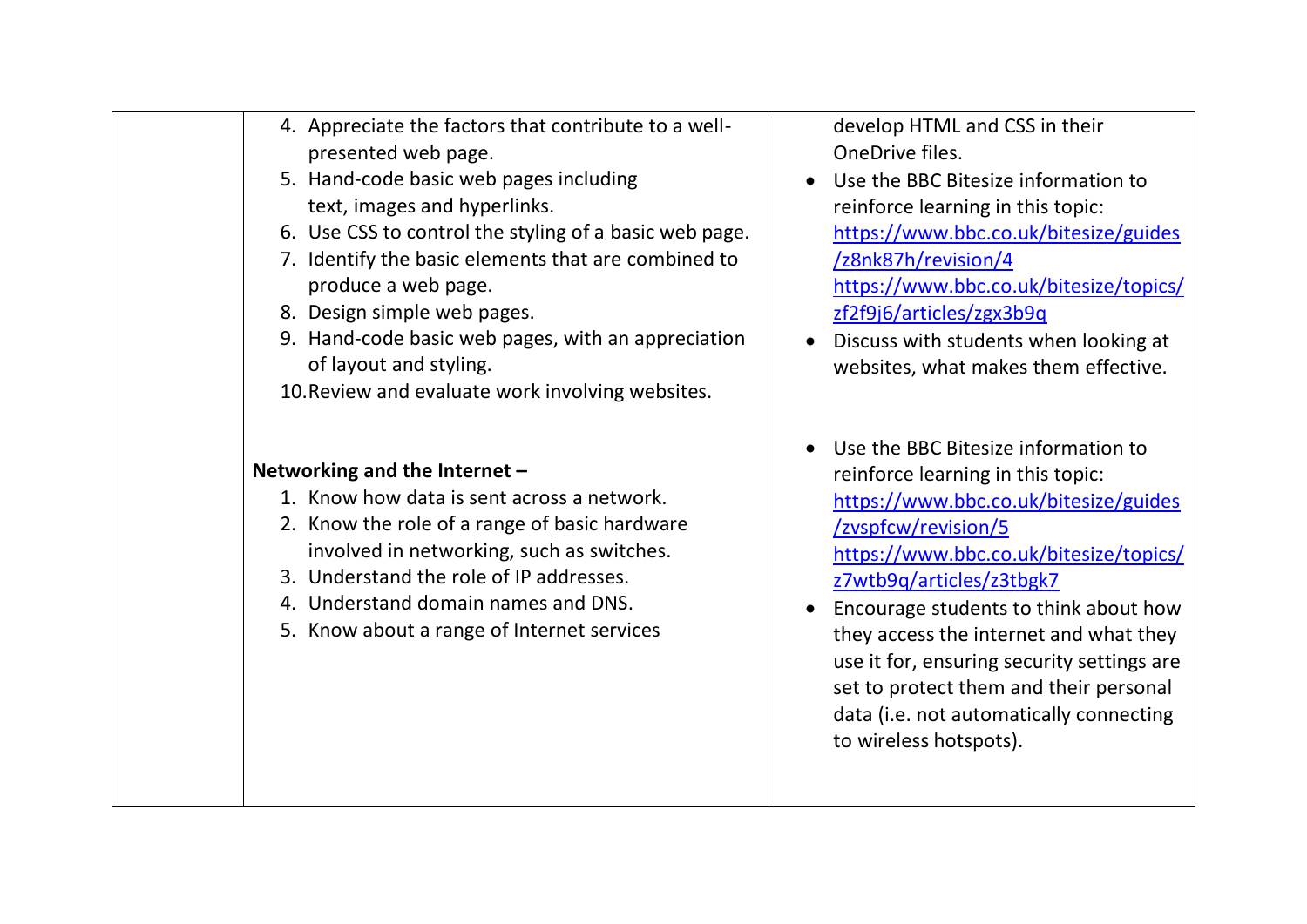| <b>Maths</b> | <b>Numbers</b><br>1. Solving problems with fractions.<br>2. Numbers in standard form.<br><b>Using Percentages</b><br>1. Solve 'reverse' percentage problems.<br>2. Recognise and solve percentage problems (non-<br>calculator).<br>3. Recognise and solve percentage problems<br>(calculator) (R). | • Follow the teacher's guidance and use<br>Sparx Maths to support home learning.<br>• If your child is struggling with a<br>particular skill encourage them to use<br>the support materials or contact their<br>teacher to resolve the issue.<br>Sparx Maths will send a homework<br>$\bullet$<br>update. Please encourage your child to<br>complete the homework to the best of<br>their ability. The homework is a recap<br>of the skills they have been taught. |
|--------------|-----------------------------------------------------------------------------------------------------------------------------------------------------------------------------------------------------------------------------------------------------------------------------------------------------|--------------------------------------------------------------------------------------------------------------------------------------------------------------------------------------------------------------------------------------------------------------------------------------------------------------------------------------------------------------------------------------------------------------------------------------------------------------------|
|--------------|-----------------------------------------------------------------------------------------------------------------------------------------------------------------------------------------------------------------------------------------------------------------------------------------------------|--------------------------------------------------------------------------------------------------------------------------------------------------------------------------------------------------------------------------------------------------------------------------------------------------------------------------------------------------------------------------------------------------------------------------------------------------------------------|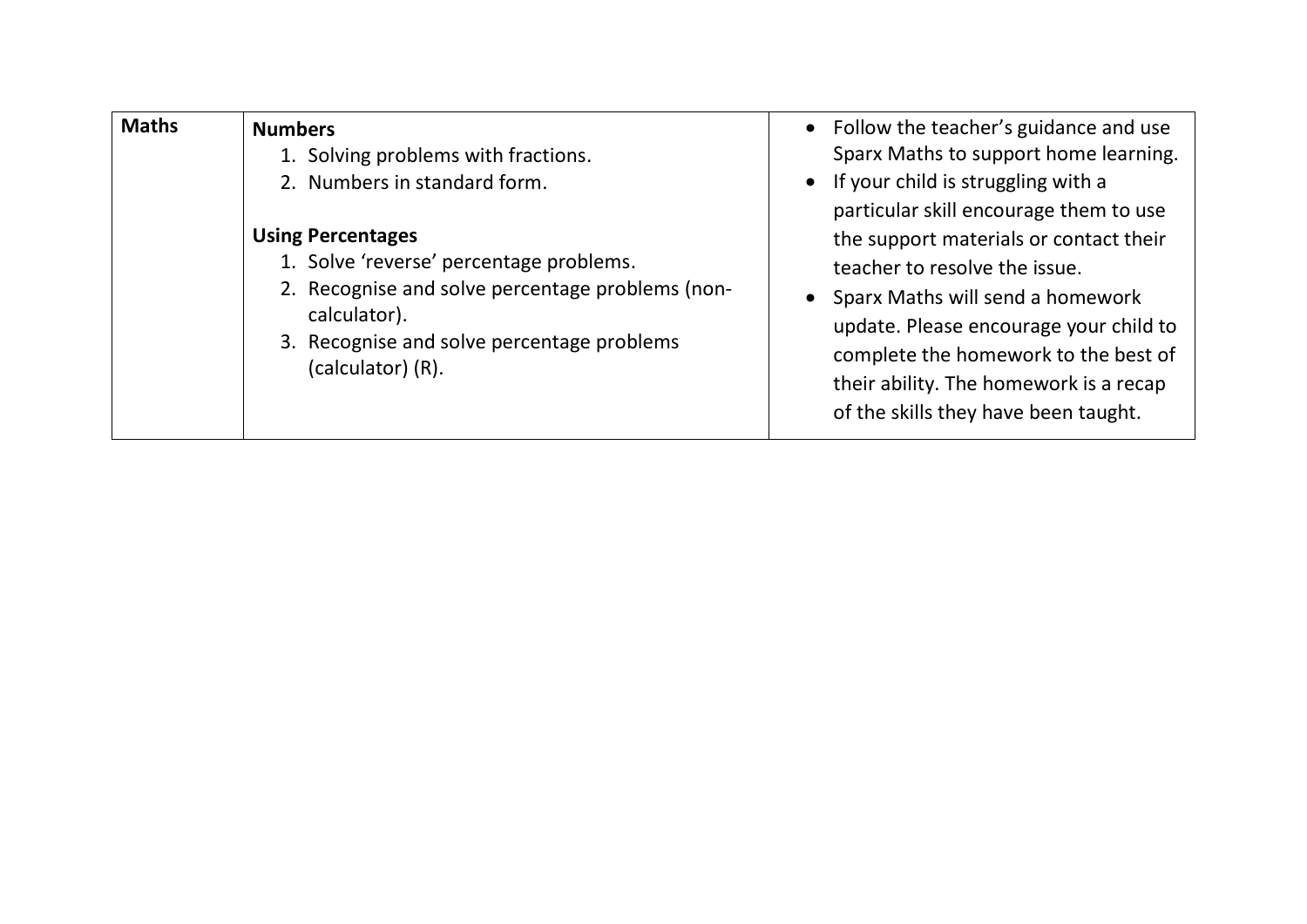|              | <b>Maths and Money</b>                                     |                                       |
|--------------|------------------------------------------------------------|---------------------------------------|
|              | 1. Calculate compound interest.                            |                                       |
|              | 2. Solve problems with exchange rates.                     |                                       |
|              | 3. Solve problems with bills and bank statements.          |                                       |
|              | 4. Solve problems with Value Added Tax.                    |                                       |
|              | 5. Calculate wages and taxes.                              |                                       |
|              | <b>Deductions</b>                                          |                                       |
|              | 1. Solving angles problems (using chains of<br>reasoning). |                                       |
|              | <b>Rotation and Translation</b>                            |                                       |
|              | 1. Rotate a shape about a point not on a shape.            |                                       |
|              | 2. Translate points and shapes by a given vector.          |                                       |
|              | <b>Pythagoras' Theorem</b>                                 |                                       |
|              | 1. Calculate the hypotenuse of a right-angled<br>triangle. |                                       |
|              | 2. Calculate missing sides in right-angled triangles.      |                                       |
| <b>Music</b> | Rap to Grime -                                             | <b>COMPOSING:</b>                     |
|              | 1. Understand key concepts such as sampling, riffs,        | In class we are using a number of DAW |
|              | BPMs, loops.                                               | programmes to create music. Students  |
|              |                                                            | can continue with this at home by     |
|              |                                                            | logging into the following websites:  |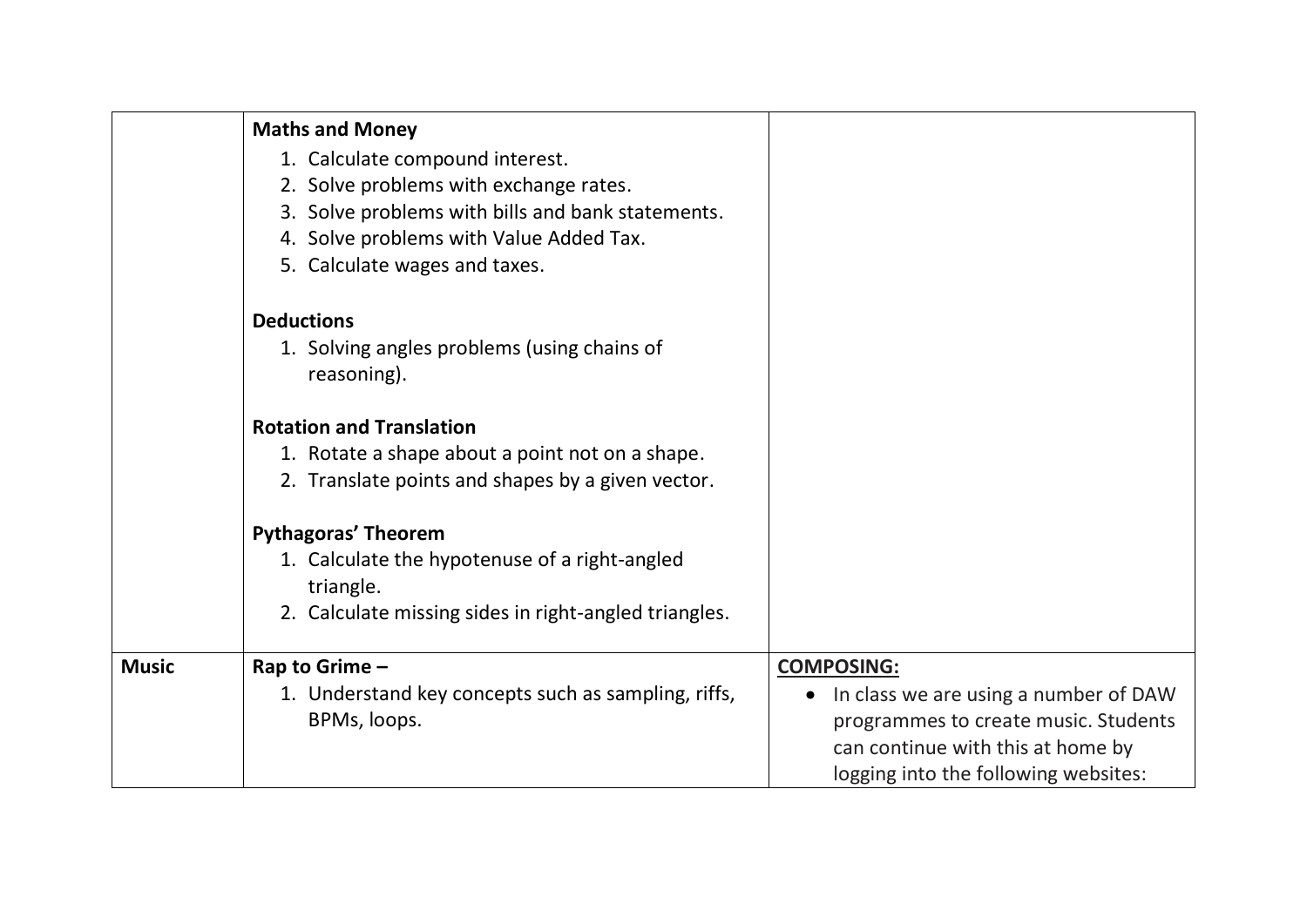| 2. Understand the history of rap to<br>grime, referencing famous artist or sounds of<br>those particular periods.<br>3. Understand and create their own simple<br>composition using keyboard functions and online<br>software: BandLab.<br>4. Understand and use computer software to create<br>Grime and Hip Hop inspired pieces based on key<br>performers of the style. | https://edu.bandlab.com<br>www.soundation.com<br>If your child has access to an Apple<br>product (iPad, iPhone, iMac) they can<br>use Garageband which is an app for<br>composing and performing. It uses<br>virtual sounds but is great for song<br>writing in various styles.                                                                                                                                                                                                                                                                  |
|----------------------------------------------------------------------------------------------------------------------------------------------------------------------------------------------------------------------------------------------------------------------------------------------------------------------------------------------------------------------------|--------------------------------------------------------------------------------------------------------------------------------------------------------------------------------------------------------------------------------------------------------------------------------------------------------------------------------------------------------------------------------------------------------------------------------------------------------------------------------------------------------------------------------------------------|
|                                                                                                                                                                                                                                                                                                                                                                            | <b>PERFORMING</b><br>• if your son/daughter is without an<br>instrument, then a virtual instrument<br>can be a good way of experimenting<br>and following up with classwork:<br>https://www.onlinepianist.com/virtual-piano<br>https://virtualpiano.net/<br>https://www.musicca.com/guitar<br>https://www.apronus.com/music/onlineguita<br>r.htm<br>https://ukebuddy.com/ukulele-chords<br>If you would like information about<br>specialist instrumental lessons, please<br>see our website for more<br>information https://sglover8.wixsite.co |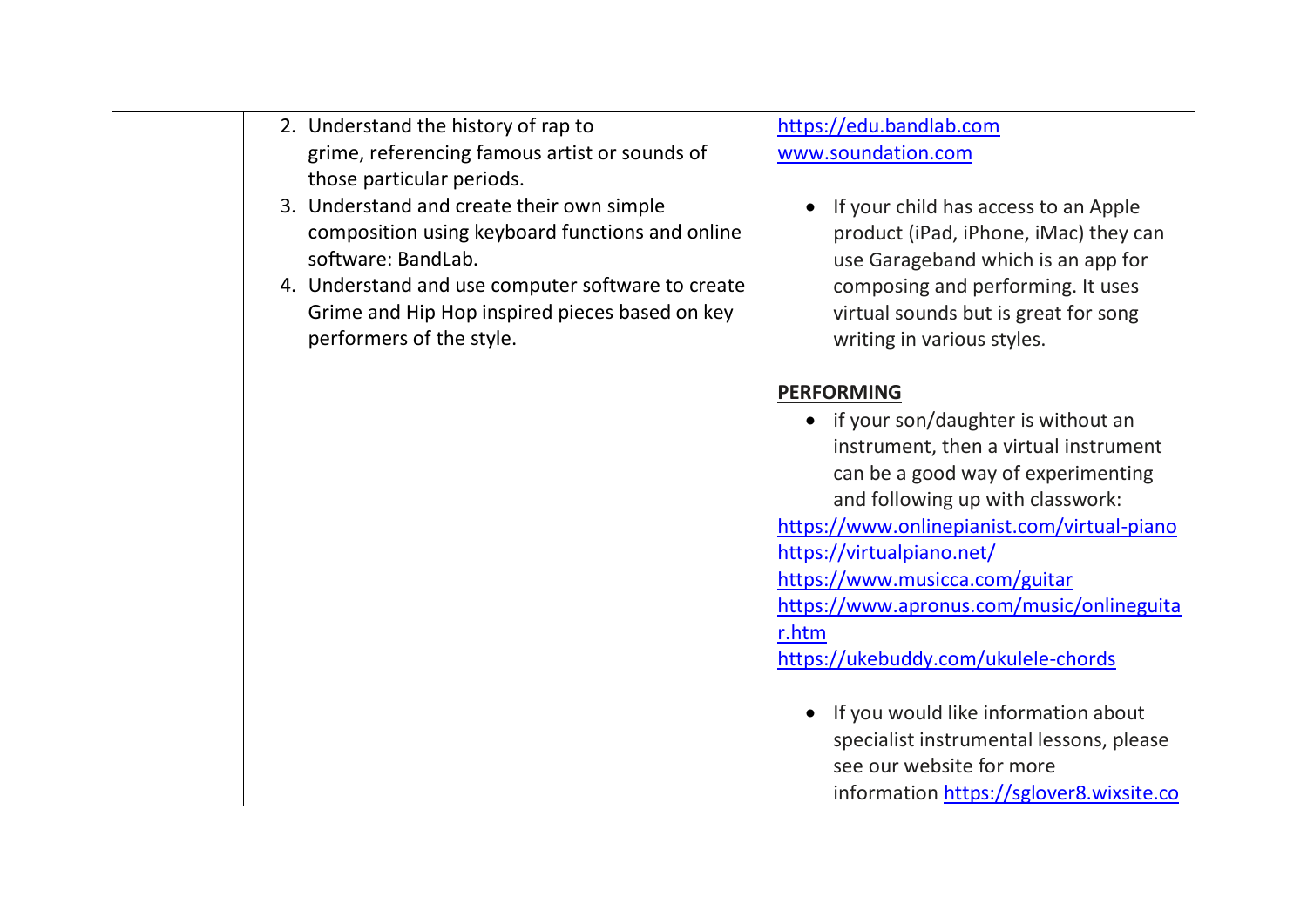|           |                                                                                                                                                                                                                                                                                                                                                                                                                                                          | m/polesworthmusic. If you are in<br>receipt of Pupil Premium, please get in<br>touch<br>(s.glover@thepolesworthschool.com)<br><b>LISTENING:</b><br>• YouTube and Spotify are great<br>resources for listening around pieces<br>we are studying in class. More<br>information and links can be found on<br>our<br>webpage https://sglover8.wixsite.com/<br>polesworthmusic. |
|-----------|----------------------------------------------------------------------------------------------------------------------------------------------------------------------------------------------------------------------------------------------------------------------------------------------------------------------------------------------------------------------------------------------------------------------------------------------------------|----------------------------------------------------------------------------------------------------------------------------------------------------------------------------------------------------------------------------------------------------------------------------------------------------------------------------------------------------------------------------|
|           |                                                                                                                                                                                                                                                                                                                                                                                                                                                          |                                                                                                                                                                                                                                                                                                                                                                            |
| <b>PE</b> | Athletics-                                                                                                                                                                                                                                                                                                                                                                                                                                               | <b>Athletics:</b>                                                                                                                                                                                                                                                                                                                                                          |
|           | 1. Demonstrate progress towards their personal<br>bests when performing, showing knowledge of<br>how to improve performance for most events.<br>2. Use the correct starting grip and technique for<br>more than one throwing event.<br>3. Understand how to effectively use pacing during a<br>longer distance event towards a successful<br>outcome.<br>4. Perform the correct technique when performing a<br>sprint start (either standing or crouch). | Join a local athletics club<br>(Tamworth/Nuneaton) to develop your<br>technique and improve their personal<br>best (pb)<br>Encourage your child to attend the<br>school club for extra practice.<br>Discuss the requirements for different<br>events with your child and encourage<br>them to record and improve their<br>personal bests.                                  |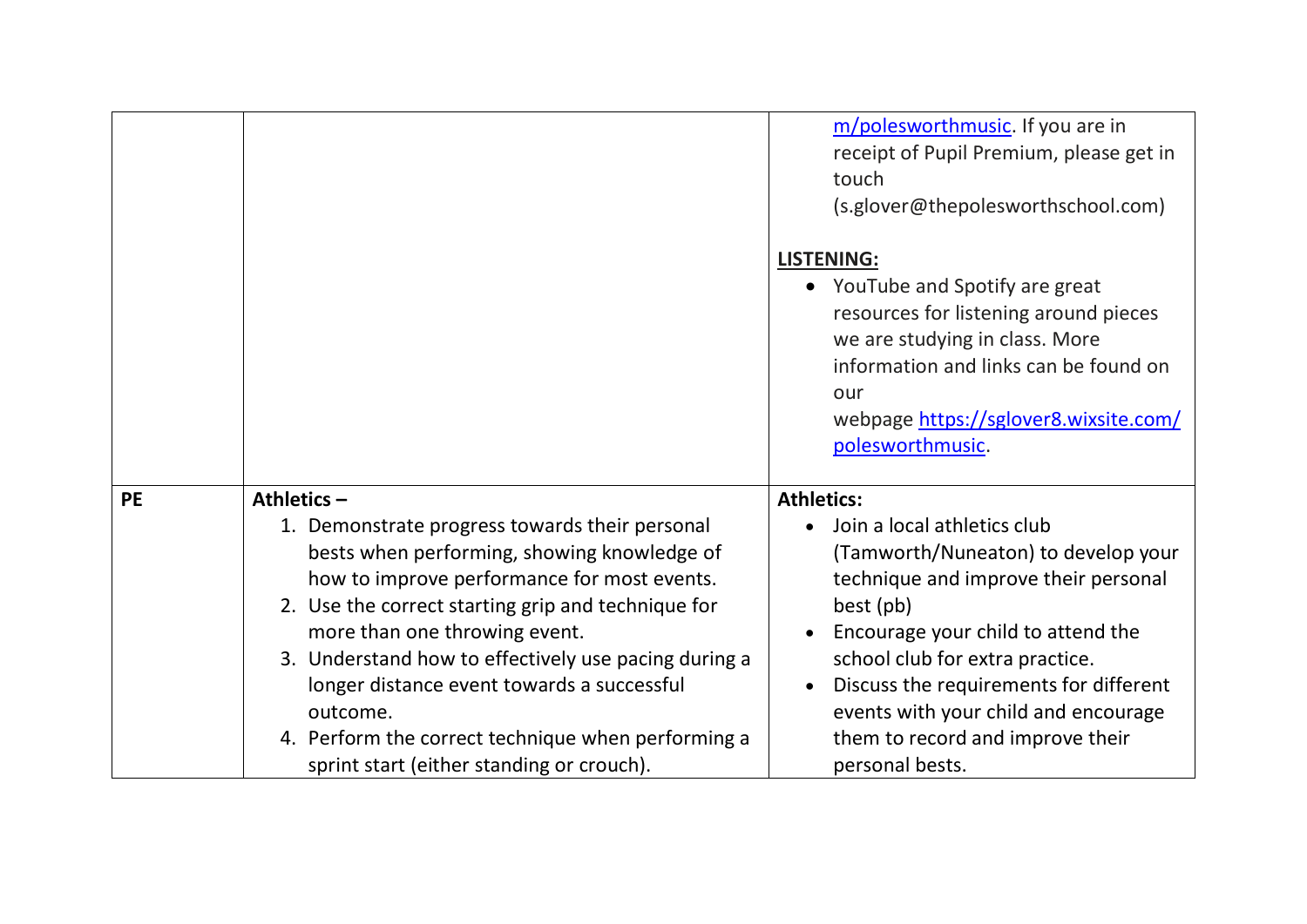| 5. Describe, Understand and attempt to use the<br>correct running technique to achieve maximum<br>speed for a sprint event.<br>6. Explain why and attempt to use the correct<br>technique to generate maximum height or<br>distance in a jump event.<br>7. Understand a basic rule or regulation for some<br>athletics events.<br>8. Demonstrate how to prepare the body effectively<br>for a variety of activities through an independent<br>warm-up, specific to the event being performed.<br><b>Badminton-</b> | Discuss the department Bronze, Silver<br>and Gold awards<br>Watch athletics events live on TV or on<br>$\bullet$<br>YouTube. Watch world records and<br>coaching videos for individual events.<br>Ask your child about "ME in PE" and<br>$\bullet$<br>discuss the characteristics they have<br>developed in PE.                                                               |
|--------------------------------------------------------------------------------------------------------------------------------------------------------------------------------------------------------------------------------------------------------------------------------------------------------------------------------------------------------------------------------------------------------------------------------------------------------------------------------------------------------------------|-------------------------------------------------------------------------------------------------------------------------------------------------------------------------------------------------------------------------------------------------------------------------------------------------------------------------------------------------------------------------------|
| 1. Recalls and consistently demonstrates how to grip                                                                                                                                                                                                                                                                                                                                                                                                                                                               | <b>Badminton:</b>                                                                                                                                                                                                                                                                                                                                                             |
| the racket correctly.<br>2. Recalls and consistently demonstrates correct<br>footwork.<br>3. Play overhead clears to at least rear tramlines of<br>the court.<br>4. Play back hand clears to at least mid-court of the<br>opposition side.<br>5. Play smash shot with power and correct angle.<br>6. Demonstrate the block shot.<br>7. Show increasing shot variation within their game<br>play.                                                                                                                   | • Book a court at Polesworth sports<br>centre to play.<br>Encourage your child to attend the<br>school club for practice.<br>Watch badminton matches/skills on<br>YouTube/TV (e.g.<br>https://www.badmintonskills.net/bad<br>minton-skills-and-techniques/).<br>Ask your child about "ME in PE" and<br>$\bullet$<br>discuss the characteristics they have<br>developed in PE. |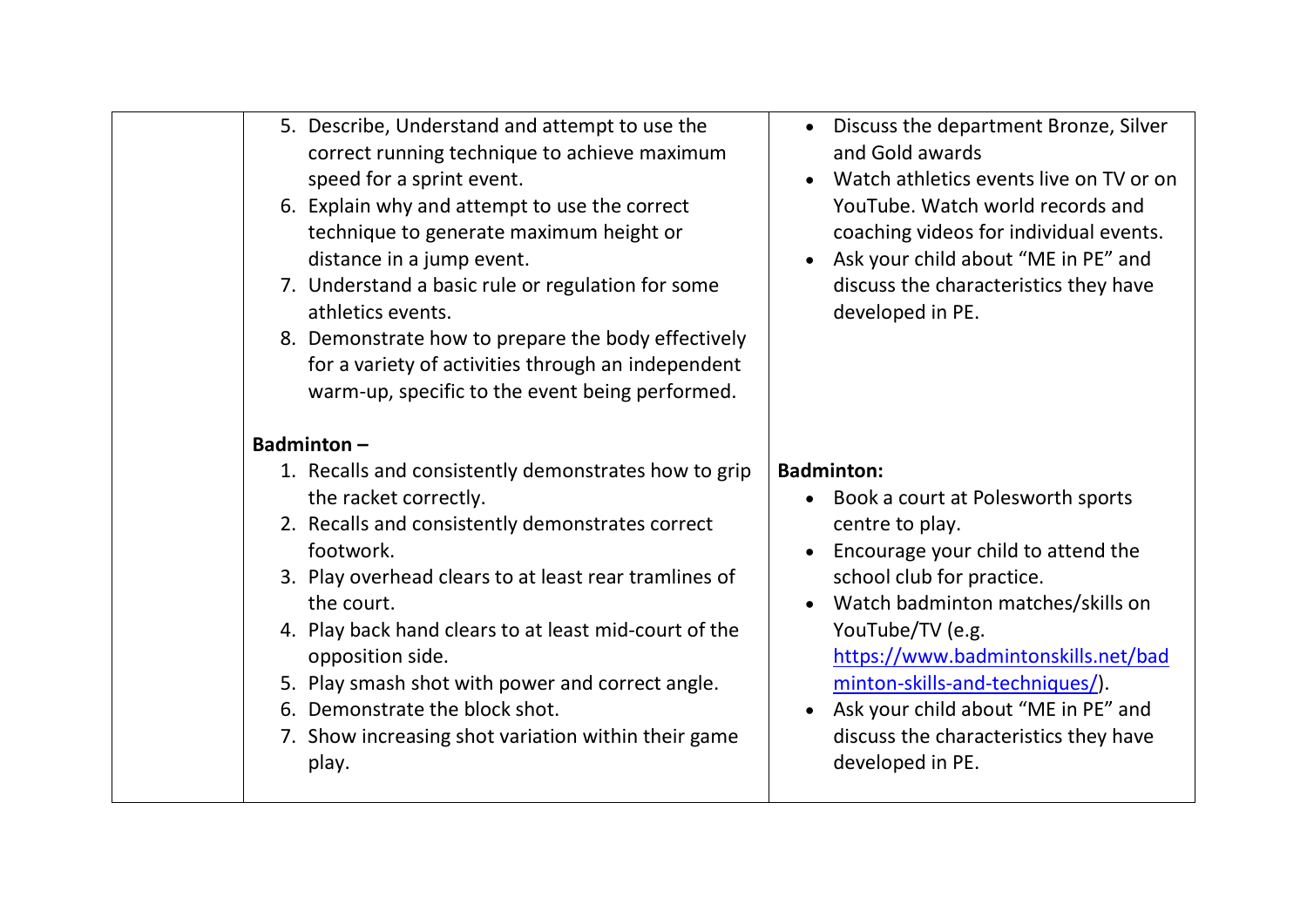| 8. Explain the difference between attack and defence<br>positioning in doubles.                                                                                                                                                                                                                                                                                                                                           |                                                                                                                                                                                                                                                                                                                                                                    |
|---------------------------------------------------------------------------------------------------------------------------------------------------------------------------------------------------------------------------------------------------------------------------------------------------------------------------------------------------------------------------------------------------------------------------|--------------------------------------------------------------------------------------------------------------------------------------------------------------------------------------------------------------------------------------------------------------------------------------------------------------------------------------------------------------------|
| Coaching $-$<br>1. Plan a micro session.<br>2. Deliver a micro session.<br>3. Review a micro session.<br>4. Plan a small group session.<br>5. Deliver a small group session.<br>6. Review a small group session.                                                                                                                                                                                                          | Coaching:<br>Discuss their plans for their session.<br>$\bullet$<br>Let them run through the session with a<br>$\bullet$<br>member of the family.<br>• Ask them to evaluate a session they<br>have led.<br>Ask your child about "ME in PE" and<br>discuss the characteristics they have<br>developed in PE.                                                        |
| <b>Cross Country:</b><br>1. Can demonstrate a change in running techniques<br>for at least one different gradient<br>2. Can demonstrate pacing when running longer<br>distance<br>3. Understand how running will help maintain a<br>healthy and active lifestyle<br>4. Understand and can attempt to use a strategy or<br>tactic in their running<br>5. Can compete in a cross country race suitable in<br>their ability. | <b>Cross Country:</b><br>Go for a run as a family.<br>$\bullet$<br>Download free Apps to track their runs<br>$\bullet$<br>(Strava).<br>Join local running club/park<br>runs/athletics club<br>(Tamworth/Nuneaton)<br>https://www.parkrun.org.uk/.<br>Ask your child about "ME in PE" and<br>$\bullet$<br>discuss the characteristics they have<br>developed in PE. |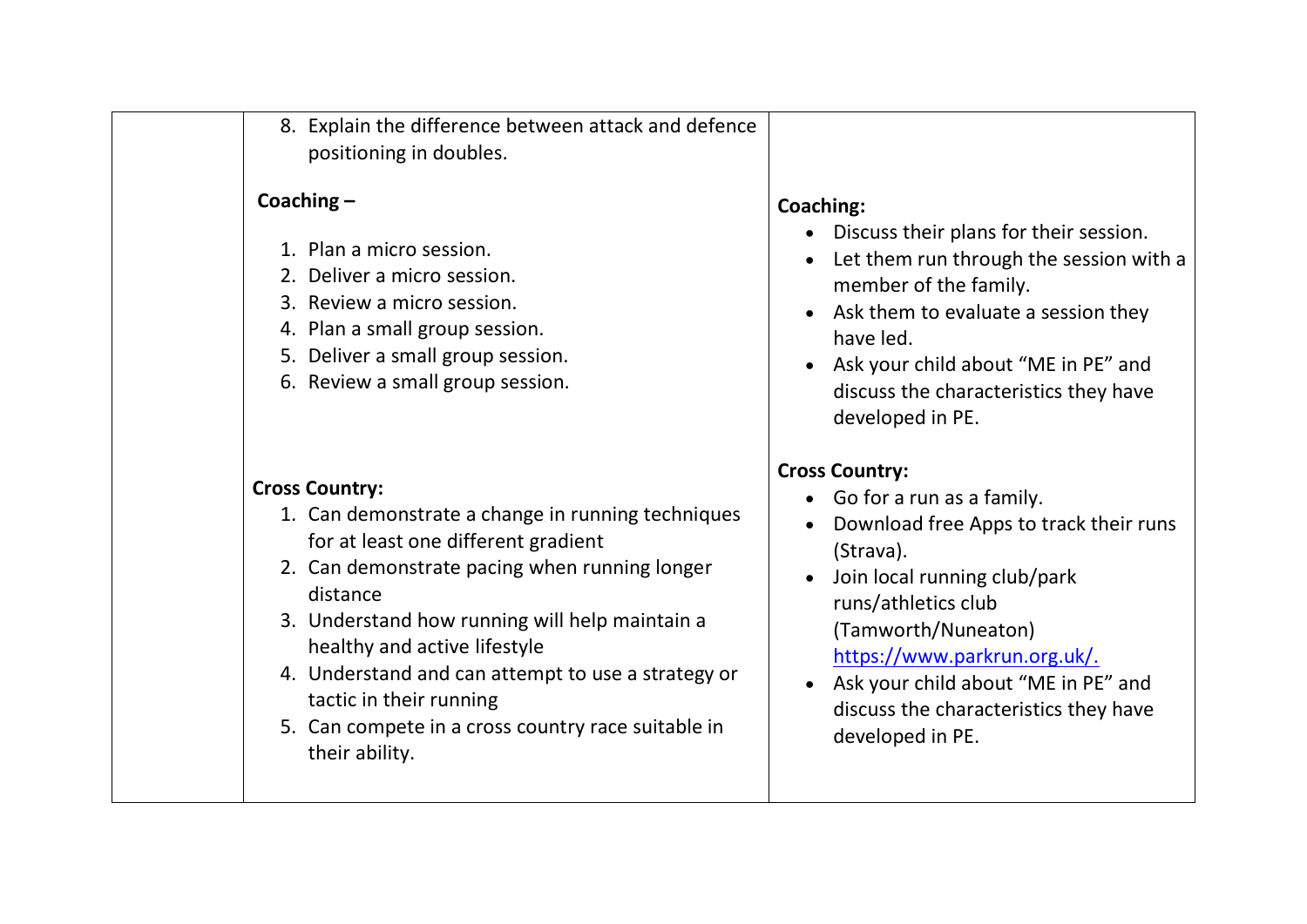| 6. Can perform the activities and set up courses<br>safely.<br>7. Can explain how running will help to maintain a<br>healthy and active lifestyle and can link this to<br>ideas for training.<br>8. Can explain how the body is working aerobically<br>and anaerobically during performance. | Dance:                                                                                                                  |
|----------------------------------------------------------------------------------------------------------------------------------------------------------------------------------------------------------------------------------------------------------------------------------------------|-------------------------------------------------------------------------------------------------------------------------|
| Dance choreography -                                                                                                                                                                                                                                                                         | Watch professional street/hip-hop<br>$\bullet$                                                                          |
| 1. Understand how to develop choreography from a<br>set stimulus.                                                                                                                                                                                                                            | companies on YouTube (e.g., boy blue<br>entertainment, Zoonation and annual                                             |
| 2. Perform and choreograph a duet lasting a<br>minimum of 2 minutes.                                                                                                                                                                                                                         | 'breakin convention').<br>Encourage your child to attend the                                                            |
| 3. Research different creative ideas from a stimulus.                                                                                                                                                                                                                                        | school club and annual dance shows for                                                                                  |
| 4. Understand what a choreographic intention is.                                                                                                                                                                                                                                             | extra practise and confidence.                                                                                          |
| 5. Use a range of choreographic devices such as<br>contrast, highlight, climax, motif and motif<br>development.                                                                                                                                                                              | To aid with movement memory and<br>$\bullet$<br>confidence, challenge students to<br>either perform or teach others key |
| 6. Verbally explain the stimulus and choreographic<br>intent.                                                                                                                                                                                                                                | moves, warm up and dance phrase.<br>Ask your child about "ME in PE" and<br>$\bullet$                                    |
| 7. Effectively work and communicate with a partner,<br>leading ideas and discussions.                                                                                                                                                                                                        | discuss the characteristics they have<br>developed in PE.                                                               |
| Dance contact-                                                                                                                                                                                                                                                                               |                                                                                                                         |
| 1. Trust themselves and their partner in contact<br>work.                                                                                                                                                                                                                                    |                                                                                                                         |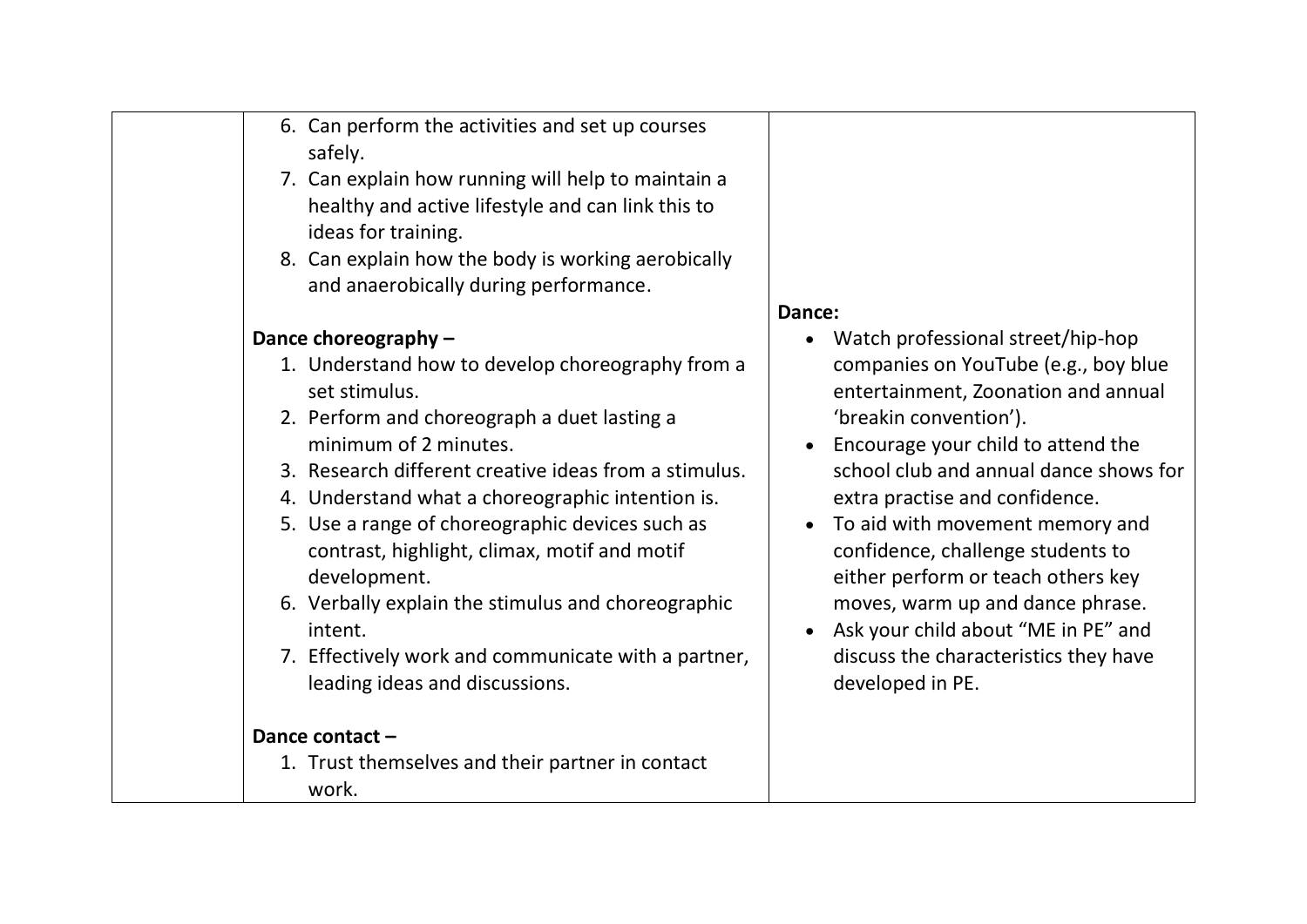| 2. Know how to hold and share their weight safely in<br>contact work.<br>3. Know how to perform a variety of counterbalances<br>and lifts.<br>4. Learn the Chance Dance approach to<br>choreography.<br>5. Perform and choreograph a contact sequence.<br>6. Effectively work and communicate with a partner<br>to produce a contact sequence which is within<br>both students' capabilities, whilst still challenging<br>them.           | Football:<br>Practice ball familiarisation skills used<br>in lessons to develop confidence with                                                                                                                                                                                                                                                                                                                                                              |
|-------------------------------------------------------------------------------------------------------------------------------------------------------------------------------------------------------------------------------------------------------------------------------------------------------------------------------------------------------------------------------------------------------------------------------------------|--------------------------------------------------------------------------------------------------------------------------------------------------------------------------------------------------------------------------------------------------------------------------------------------------------------------------------------------------------------------------------------------------------------------------------------------------------------|
|                                                                                                                                                                                                                                                                                                                                                                                                                                           |                                                                                                                                                                                                                                                                                                                                                                                                                                                              |
| Football-<br>1. Use at least one type of long pass with some<br>accuracy in modified activities.<br>2. Demonstrate and link effective passing and control<br>to keep possession as part of a team.<br>3. Use the correct body position and technique to<br>close down an opponent with the ball in a $1 \vee 1$<br>situation.<br>4. Execute a block tackle to win possession from<br>opponent.<br>5. Use the side foot to shoot (finish). | both feet.<br>https://www.youtube.com/watch?v=q1<br>B4is3faOM<br>Encourage your child to attend the<br>school football club to development<br>skills and confidence.<br>Explore getting your child involved in<br>local youth football. Visit the FA<br>website club finder to find accredited<br>organisations.<br>https://www.thefa.com/get-involved.<br>Go and watch a local team playing<br>nearby in the Tamworth & District<br>Sunday Football League. |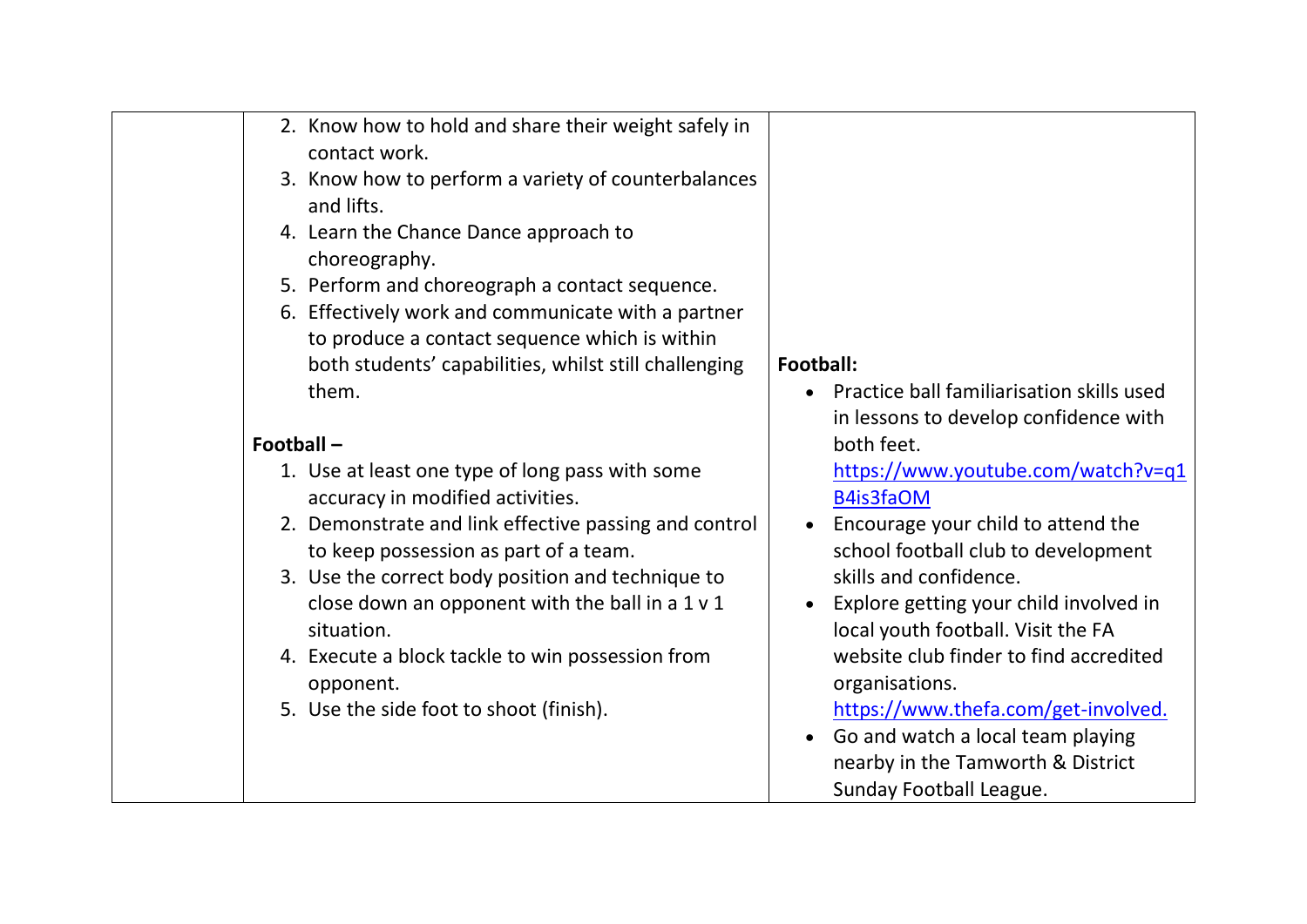#### **Gaelic football –**

- 1. Use at least one type of pass to pass the ball accurately
- 2. Attempt to move into space to receive the ball.
- 3. Use passing to keep possession of the ball.
- 4. Attempt to shoot with accuracy.
- 5. Understand at least one role in defence.
- 6. Link two or more skills together in a small sided game.
- 7. Use solo or bounce to move in possession.

#### **Handball –**

- 1. When under pressure recall and use more than one type of pass to pass the ball accurately - Over arm pass, bounce pass, flick pass and under arm pass.
- 2. Recall & receive the ball under different pressure situations.

• Ask your child about "ME in PE" and discuss the characteristics they have developed in PE.

### **Gaelic Football:**

- Watch a part of a match on YouTube.
- Practice throwing, kicking and catching skills.
- Practice as a family how to get the ball off the floor without using hands.
- Ask your child about "ME in PE" and discuss the characteristics they have developed in PE.

#### **Handball:**

- Get involved in any sport that you need to dodge, run, catch, and throw.
- Watch Handball matches on TV or YouTube matches/skills – e.g., Olympic and World Championships.
- Join the Handball club in school.
- Contact your local handball club (Loughborough/Coventry/ Birmingham).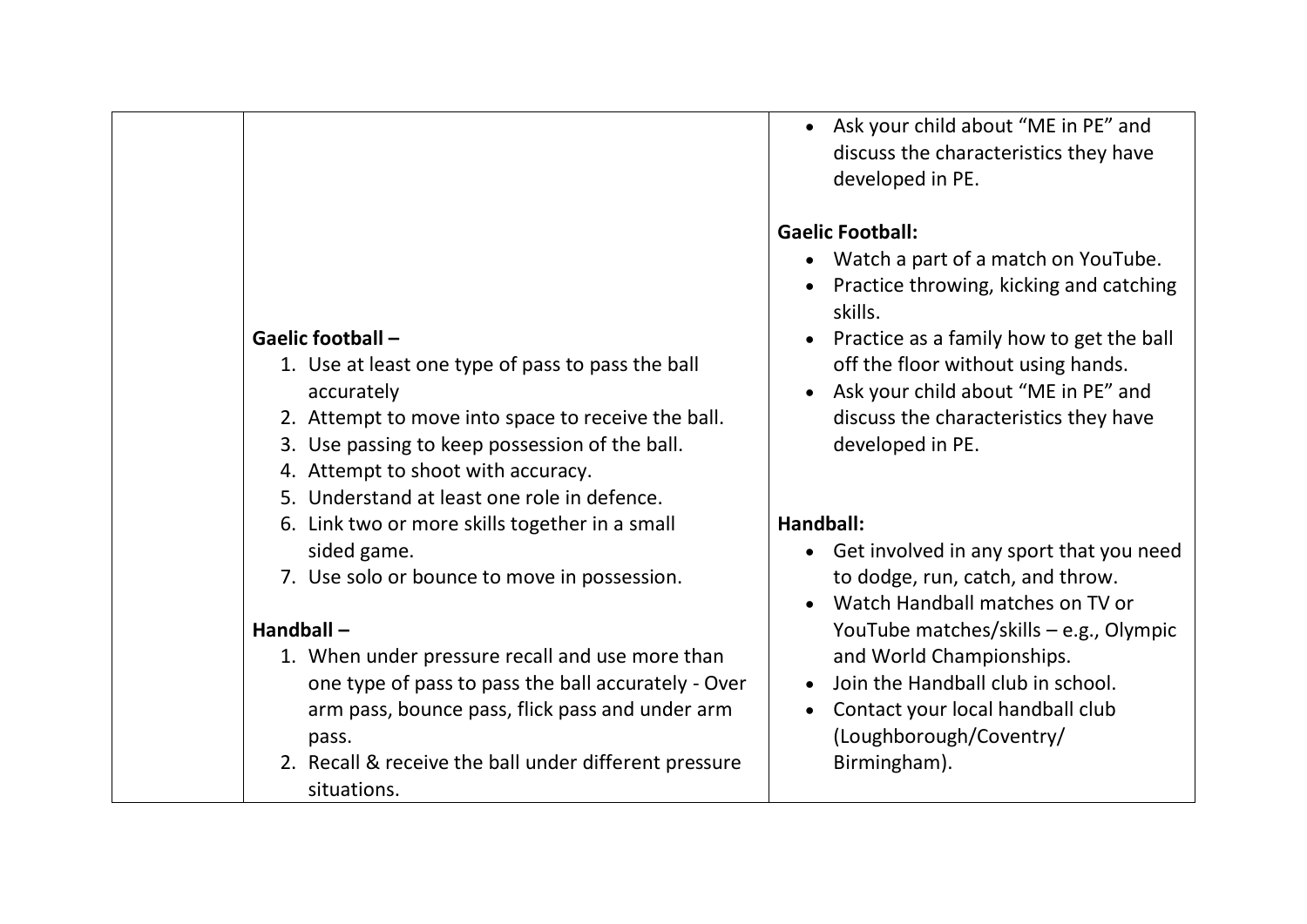| 3. Recall passing strategically to keep possession of<br>the ball and create opportunities in attack under<br>pressure.<br>4. Demonstrate moving with the ball changing either<br>pace or direction to create shooting opportunities. | • Ask your child about "ME in PE" and<br>discuss the characteristics they have<br>developed in PE. |
|---------------------------------------------------------------------------------------------------------------------------------------------------------------------------------------------------------------------------------------|----------------------------------------------------------------------------------------------------|
| 5. Work as part of a team to defend effectively.<br>6. Recall a range of skills to create shooting<br>opportunities game situations.                                                                                                  |                                                                                                    |
| 7. Identify and apply positioning to a game scenario.                                                                                                                                                                                 |                                                                                                    |
| 8. Use off the ball movements to demonstrate<br>tactical awareness in game scenarios.                                                                                                                                                 | <b>HRF-Practical:</b><br>Ask your child to lead a warm-up with<br>the rest of the family.          |
| <b>HRF Practical -</b>                                                                                                                                                                                                                | Discuss different sports and what is                                                               |
| 1. Effectively execute a training session in at least<br>one aerobic and one anaerobic type of training.                                                                                                                              | needed to participate in that sport.<br>Encourage them to develop their                            |
| 2. Plan and perform a more detailed training<br>session including warm-up, cool down and training<br>zones.                                                                                                                           | fitness and have a go at a type of<br>training at home.<br>Ask your child about "ME in PE" and     |
| 3. Achieve and sustain the intensity required<br>for working aerobically.                                                                                                                                                             | discuss the characteristics they have<br>developed in PE.                                          |
| 4. Achieve and sustain the intensity required for<br>working anaerobically.                                                                                                                                                           |                                                                                                    |
| 5. Provide a basic explanation of the principles of<br>specificity, progression and overload.                                                                                                                                         | HRF-Theory:<br>Discuss different sports and what is<br>needed to participate in that sport.        |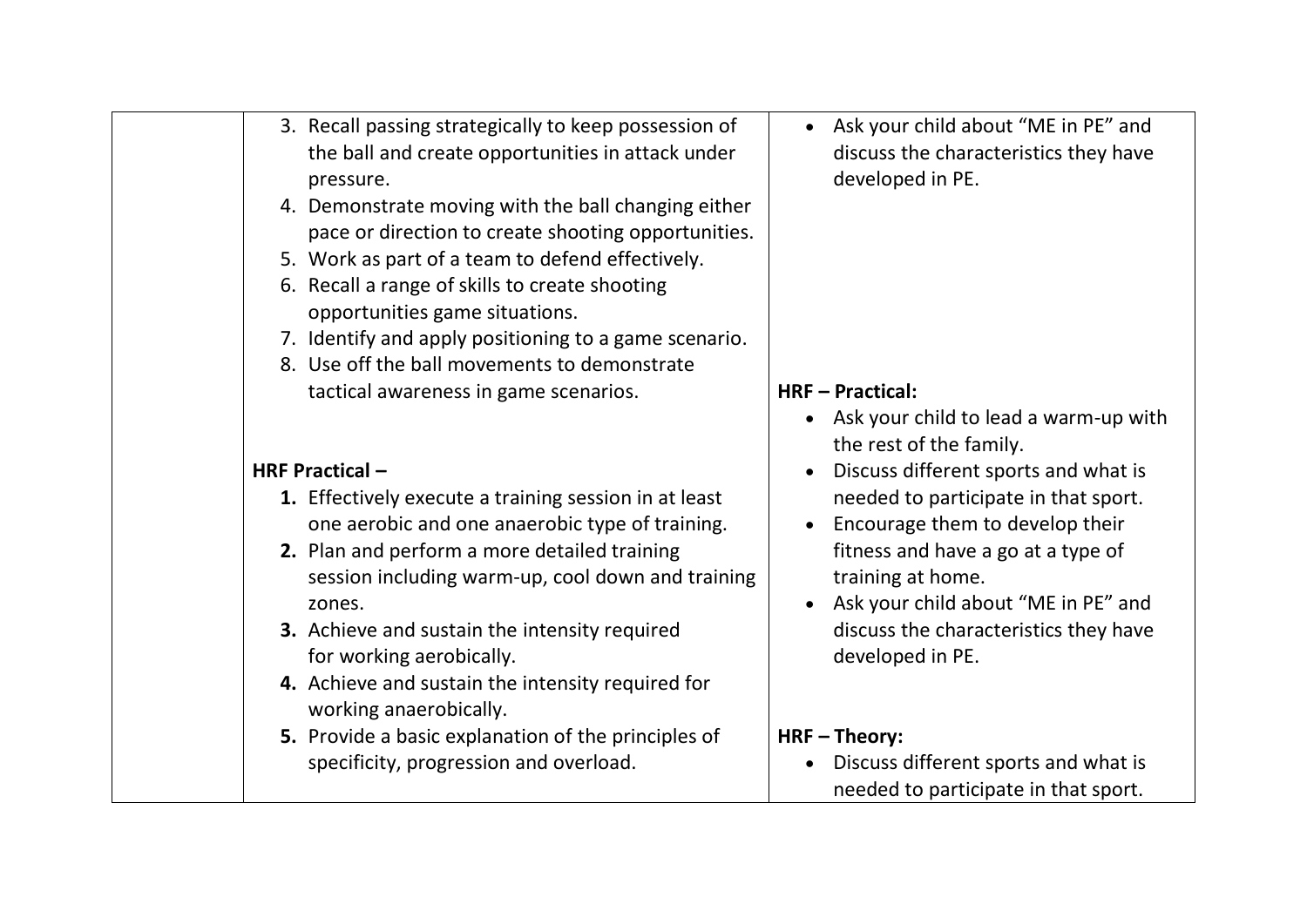| HRF Theory $-$<br>1. Identify the difference between intrinsic and<br>extrinsic factors causing injuries.<br>2. Identify risks within some sports/activities.<br>3. Provide a simple explanation of how to prevent<br>injuries.<br>4. Identify some individual variables that can increase<br>risk of injury.<br>5. Identify the 5 phases of the warmup.<br>6. Identify three common injuries in sport.                                                                                                                                                                             | Test them on the different fitness<br>components and can they explain them<br>to you.<br>Ask your child about "ME in PE" and<br>$\bullet$<br>discuss the characteristics they have<br>developed in PE.                                                                                                                                                                                                                                                                                                                                                                                                     |
|-------------------------------------------------------------------------------------------------------------------------------------------------------------------------------------------------------------------------------------------------------------------------------------------------------------------------------------------------------------------------------------------------------------------------------------------------------------------------------------------------------------------------------------------------------------------------------------|------------------------------------------------------------------------------------------------------------------------------------------------------------------------------------------------------------------------------------------------------------------------------------------------------------------------------------------------------------------------------------------------------------------------------------------------------------------------------------------------------------------------------------------------------------------------------------------------------------|
| 7. State the components on SALTAPS & RICE in<br>treatment.<br>Netball-<br>1. Select and perform footwork and passing<br>variations with control and fluency under<br>increasing pressure.<br>2. Use correct shooting technique with some success<br>in game situations.<br>3. Understand and demonstrate attacking principles<br>and be able to devise and select appropriate<br>strategies (movement off the ball/pass selection)<br>to help the team maintain possession.<br>4. Apply pressure to the opposition through effective<br>marking/defending, combined use of arms and | <b>Netball:</b><br>Practice throwing and catching/target-<br>$\bullet$<br>based skills (e.g., catch or chalk target<br>on a wall) and foot coordination skills<br>(e.g., skipping or hopscotch) at home.<br>Encourage your child to attend the<br>$\bullet$<br>school club for practice.<br>Research local netball clubs/teams to<br>$\bullet$<br>join<br>https://www.englandnetball.co.uk/play<br>-netball/find-a-session-or-club/<br>Watch netball drills on-line<br>https://www.youtube.com/watch?v=8<br><b>WxpyyUwQIQ</b><br>https://www.youtube.com/watch?v=sG<br>PHv-hkBVs or watch parts of matches |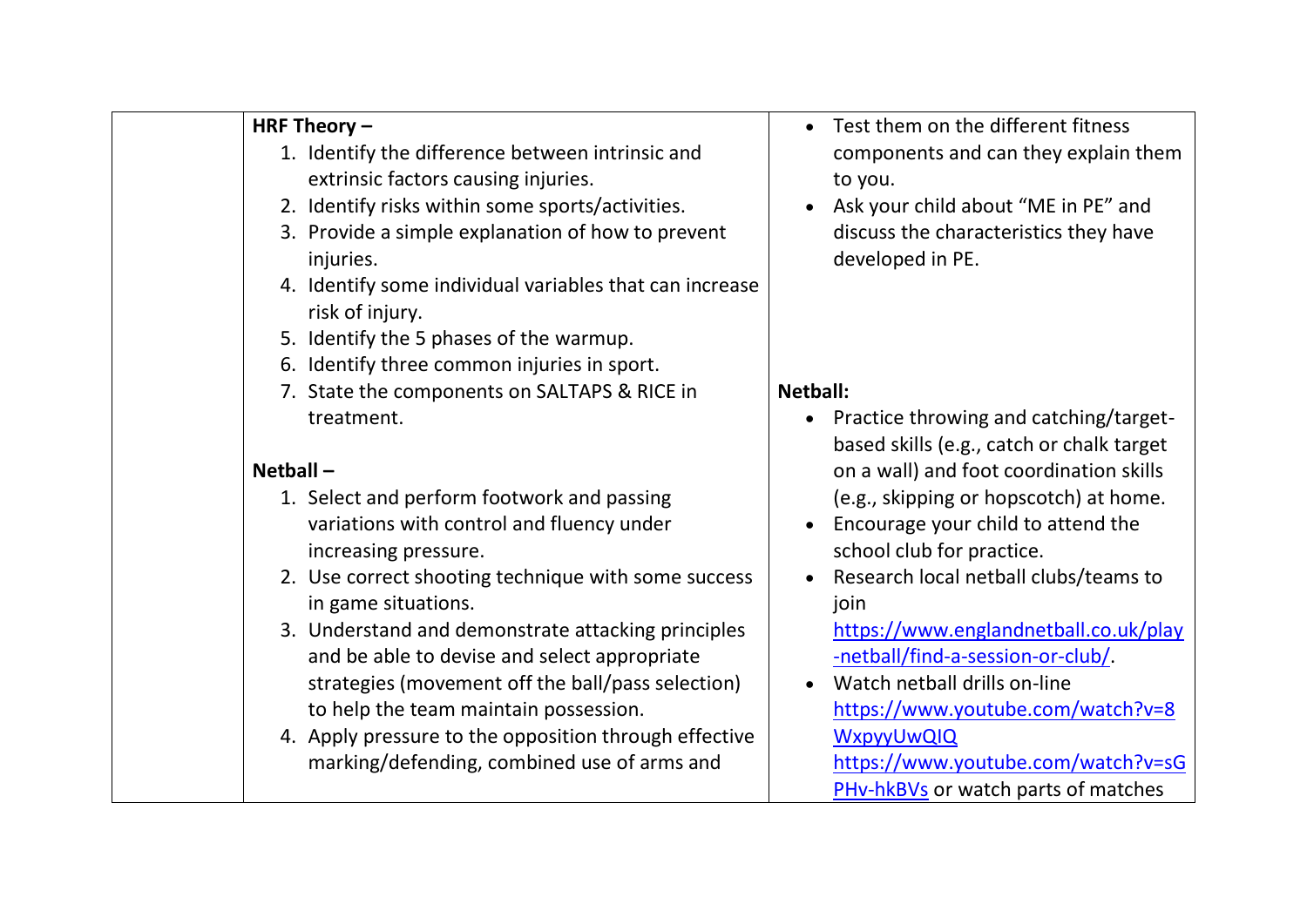| body position to limit options with attention to<br>obstruction rule.<br>5. Observe the rules of<br>footwork/obstruction/contact/offside/the rules of<br>centre pass/3 second rule and<br>replay/repossession/short pass rules with support.<br>6. Contributes to both attacking and defensive play,                                                                                                                                     | on YouTube/TV<br>https://www.youtube.com/watch?v=H<br>25dND9cJuQ.<br>Ask your child about "ME in PE" and<br>discuss the characteristics they have<br>developed in PE.                                                                                                                                                                                                                                     |
|------------------------------------------------------------------------------------------------------------------------------------------------------------------------------------------------------------------------------------------------------------------------------------------------------------------------------------------------------------------------------------------------------------------------------------------|-----------------------------------------------------------------------------------------------------------------------------------------------------------------------------------------------------------------------------------------------------------------------------------------------------------------------------------------------------------------------------------------------------------|
| working effectively in a team to select and apply                                                                                                                                                                                                                                                                                                                                                                                        | <b>Rounders:</b>                                                                                                                                                                                                                                                                                                                                                                                          |
| tactics.<br>Rounders-                                                                                                                                                                                                                                                                                                                                                                                                                    | Practice throwing and catching/target-<br>based skills (e.g., catch or chalk target<br>on a wall) and running skills at home<br>(e.g., forwards/backwards relays/ball<br>collect).                                                                                                                                                                                                                        |
| 1. Use a range of bowling techniques with some<br>accuracy and consistency to challenge the<br>opposition.<br>2. Move into position in the field to reduce scoring<br>opportunities.<br>3. Use power and placement in batting to challenge<br>the fielding team and increase the chances of<br>scoring.<br>4. Perform overarm throw with accuracy to a well<br>selected target.<br>5. Understand the fielding positions and their roles. | Encourage your child to attend the<br>school club for practice.<br>Find local rounders clubs/teams to join<br>https://www.roundersengland.co.uk/pl<br><u>ay/.</u><br>Watch rounders drills on-line<br>https://www.youtube.com/watch?v=k<br><b>WCNpoJ9vXA</b><br>https://www.youtube.com/watch?v=s<br>mTBrE52Fag.<br>Watch parts of matches on YouTube<br>https://www.youtube.com/watch?v=E<br>GcimxQM0v0. |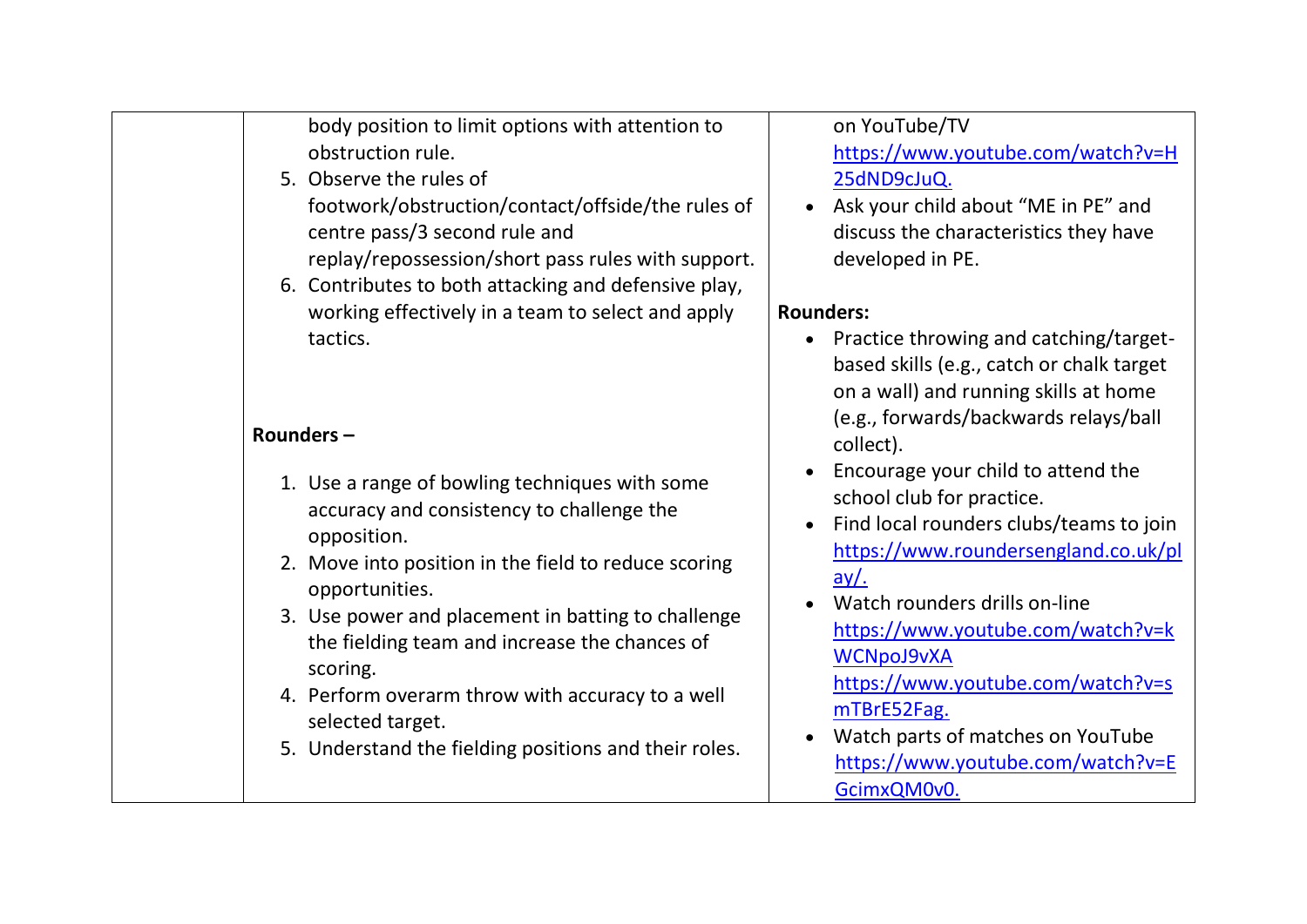| 6. Enforce a range of rules relating to bowling,<br>batting and fielding in small game situations and in<br>full games with support.                                                                                                                                                                                                                                                                                           | • Encourage them to talk about health<br>and fitness and what makes a person<br>healthy.<br>Ask your child about "ME in PE" and<br>discuss the characteristics they have<br>developed in PE.                                                                                                                                                                                                                                                                                                                                                         |
|--------------------------------------------------------------------------------------------------------------------------------------------------------------------------------------------------------------------------------------------------------------------------------------------------------------------------------------------------------------------------------------------------------------------------------|------------------------------------------------------------------------------------------------------------------------------------------------------------------------------------------------------------------------------------------------------------------------------------------------------------------------------------------------------------------------------------------------------------------------------------------------------------------------------------------------------------------------------------------------------|
| $Rugby -$<br>1. Pass and catch the ball effectively under pressure<br>2. Demonstrate the correct technique when entering<br>ruck or maul<br>3. Have a better understanding of how to beat an<br>opponent using change of pace, change of<br>direction, or shape of body position.<br>4. Demonstrate effective decision making with ruck<br>from lineout<br>5. Demonstrate effective decision making with maul<br>from lineout. | <b>Rugby:</b><br>Contact your nearest rugby club<br>(Tamworth, Atherstone, Nuneaton,<br>Market Bosworth).<br>Encourage your child to attend the<br>school rugby club or practice.<br>Get involved in any games that involve<br>dodging, running, throwing, and<br>catching.<br>Watch a rugby games on TV or<br>live/skills on YouTube.<br>Ask your child about "ME in PE" and<br>discuss the characteristics they have<br>developed in PE.<br><b>Mini Games:</b><br>• Watch versions of the sport on<br>YouTube to discuss tactics and<br>strategies |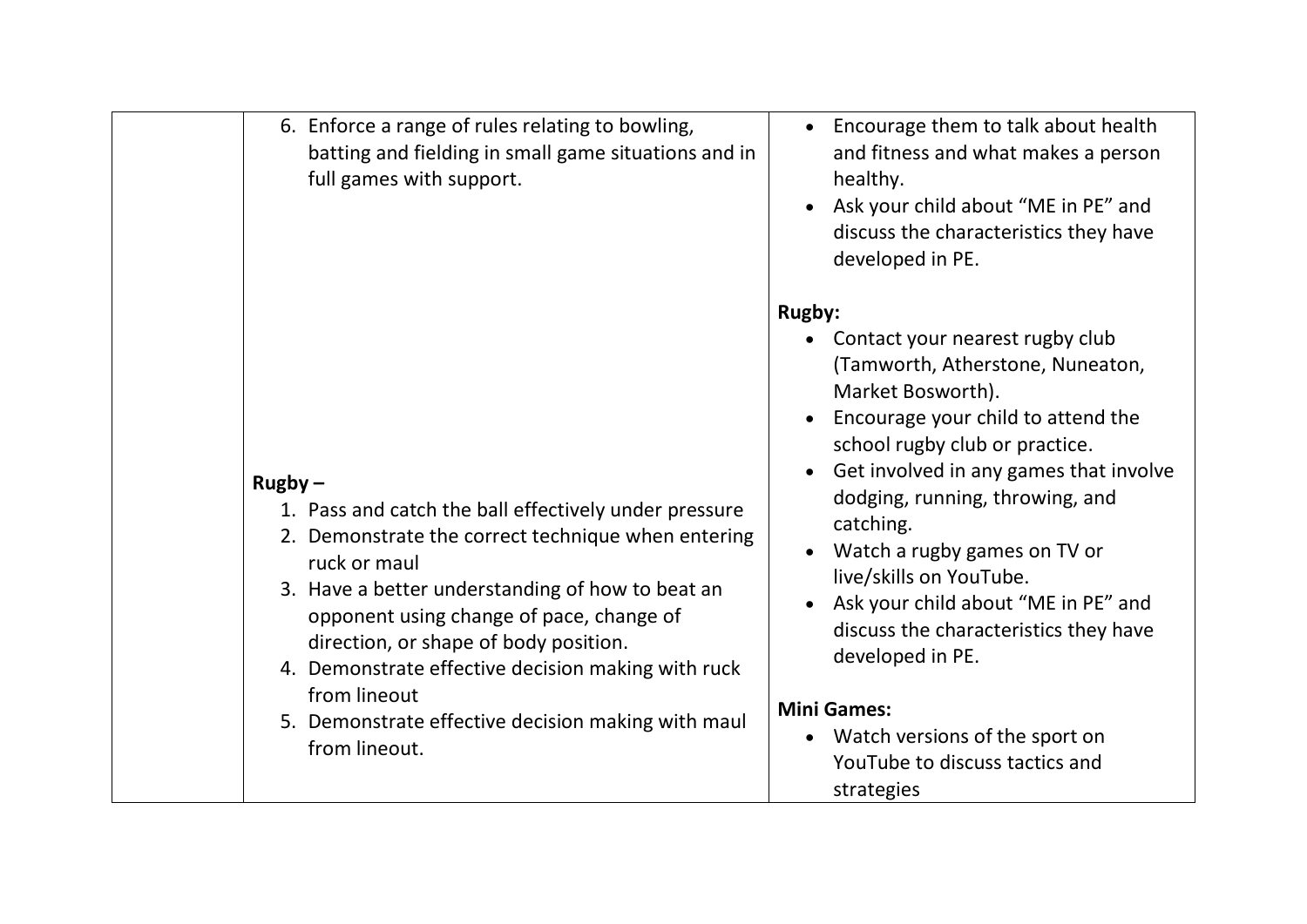| 6. Recall and use tackling effectively in game<br>situation. | • Search for an activity and join a local<br>club. |
|--------------------------------------------------------------|----------------------------------------------------|
| 7. Demonstrate correct decision making in open play.         | https://www.bbc.co.uk/sport/get-<br>inspired       |
| Mini games $-$                                               | Discuss different types of competition:            |
| 1. Make plans to enhance performance.                        | $\circ$ Leagues                                    |
| 2. Work cooperatively with others.                           | Ladder                                             |
| 3. Actively listen to teammates.                             | <b>Round Robin</b>                                 |
| 4. Use imagination to achieve success.                       | o Knockout Cups                                    |
| 5. Provide others with constructive feedback.                | • Ask your child about "ME in PE" and              |
| 6. Suggest tactics and ideas.                                | discuss the characteristics they have              |
| 7. Demonstrate an element of creativity.                     | developed in PE.                                   |
| 8. Set short and medium-term goals.                          |                                                    |
|                                                              |                                                    |
|                                                              | <b>Volleyball:</b>                                 |
|                                                              | Encourage your child to attend the                 |
|                                                              | school club for practice.                          |
|                                                              | Watch volleyball matches/skills online.            |
|                                                              | The following are good to use:                     |
|                                                              | https://www.youtube.com/c/Volleyball               |
|                                                              | 1on1Videos                                         |
|                                                              | https://www.youtube.com/watch?v=Fo                 |
| Volleyball-                                                  | j6A4WWgCg.                                         |
| 1. Apply the correct body position for the volley.           | Join a volleyball club - both Tamworth             |
| 2. Recall and demonstrate the correct body position          | Spartans and Nuneaton Volleyball Club              |
| for the serve.<br>3. Move with some speed and agility.       | are recommended and have links with<br>the school. |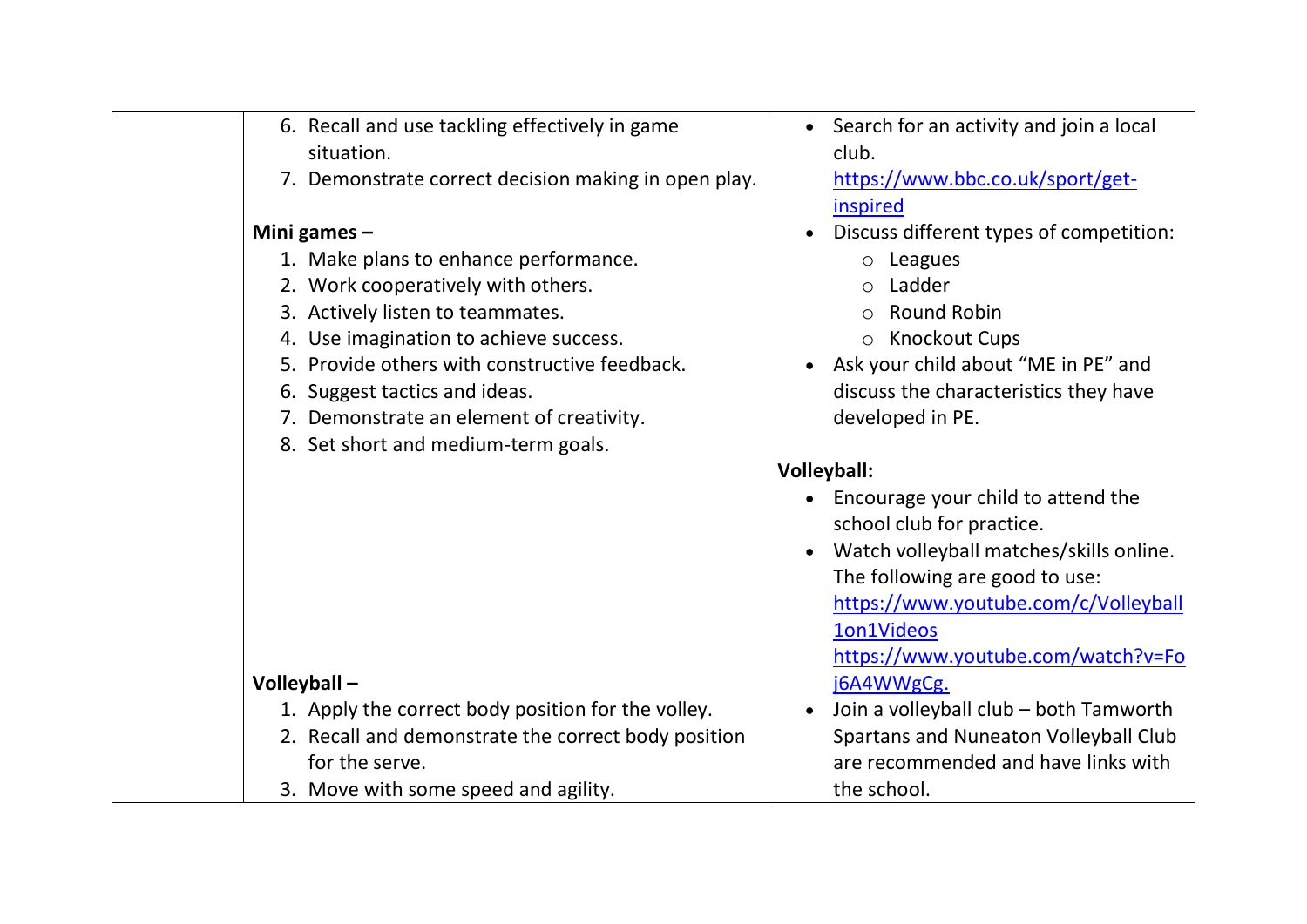|                  | 4. Recall and demonstrate the correct ready position.<br>5. Understand why 3-touch volleyball is usually the<br>most effective way to win points.<br>6. Demonstrate where to move to help a teammate<br>in 2v2 volleyball.<br>7. Officiate a game.<br>8. Understand the tactics of 4v4 volleyball. |           | Ask your child about "ME in PE" and<br>discuss the characteristics they have<br>developed in PE. |
|------------------|----------------------------------------------------------------------------------------------------------------------------------------------------------------------------------------------------------------------------------------------------------------------------------------------------|-----------|--------------------------------------------------------------------------------------------------|
| <b>Religious</b> | Does God exist? -                                                                                                                                                                                                                                                                                  |           | • Oak National Academy                                                                           |
| <b>Studies</b>   | 1. Provide contrasting ideas with evidence and<br>explanation in response to a question or                                                                                                                                                                                                         |           | https://classroom.thenational.academy/su<br>bjects-by-key-stage some topics may be in            |
|                  | statement.                                                                                                                                                                                                                                                                                         |           | the GCSE section.                                                                                |
|                  | 2. Explain and give evidence for arguments in relation                                                                                                                                                                                                                                             | $\bullet$ | <b>BBC</b> bitesize.                                                                             |
|                  | to the existence of God.                                                                                                                                                                                                                                                                           |           | https://www.bbc.co.uk/bitesize/subjects/z                                                        |
|                  | 3. Explain and give evidence for religious beliefs                                                                                                                                                                                                                                                 |           | h3rkqt.                                                                                          |
|                  | about suffering and afterlife.<br>4. Analyse arguments for and against the existence of                                                                                                                                                                                                            | $\bullet$ | The students work booklets and lesson                                                            |
|                  | God.                                                                                                                                                                                                                                                                                               |           | PowerPoints, copies of which are on<br>Teams.                                                    |
|                  |                                                                                                                                                                                                                                                                                                    |           | Have discussions and debates with your                                                           |
|                  |                                                                                                                                                                                                                                                                                                    |           | child, these can be about anything that                                                          |
|                  |                                                                                                                                                                                                                                                                                                    |           | interests them. Encourage them to explain                                                        |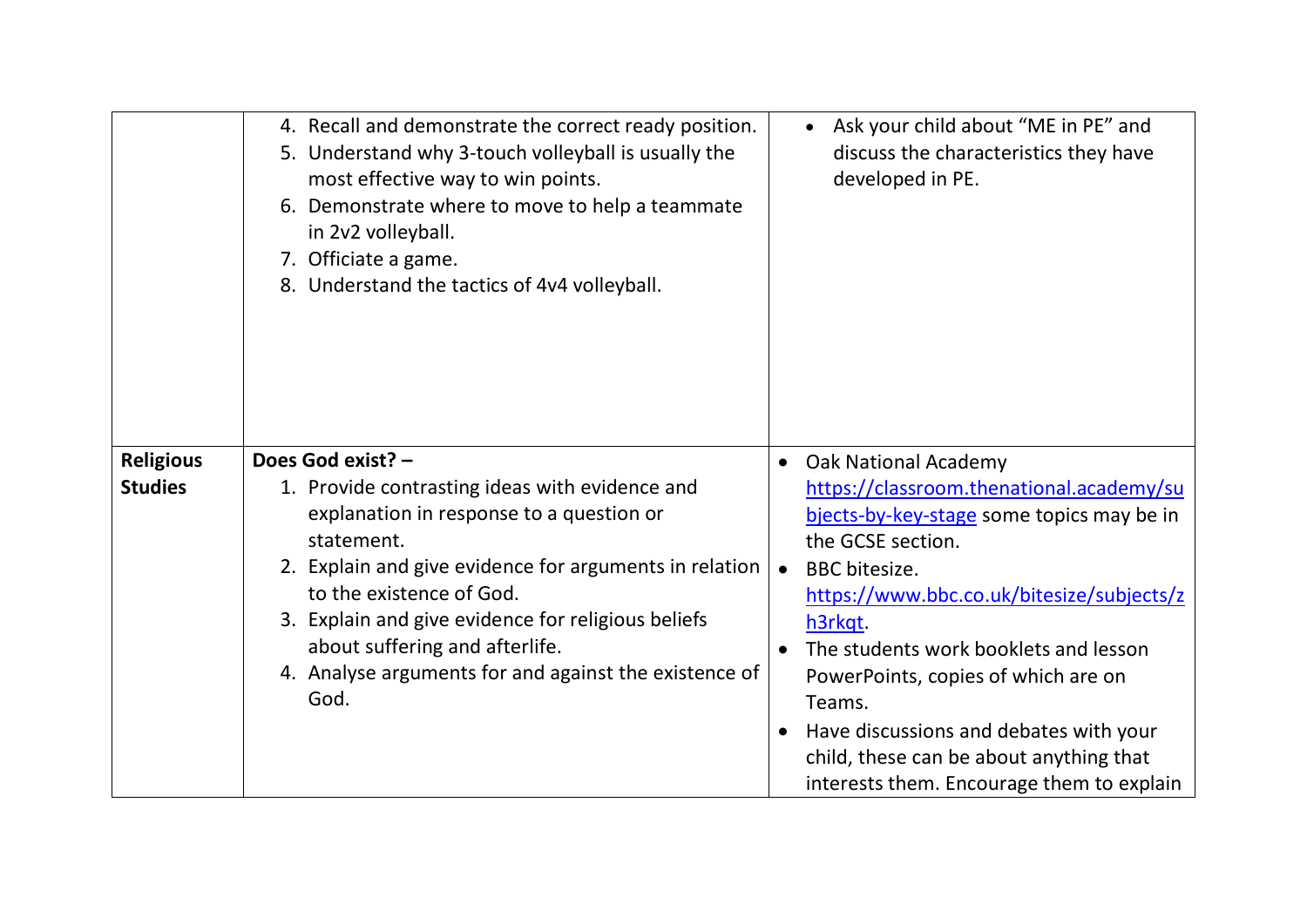|                |                                                                                                                                                                                                                                                                                                                                          | their ideas, give examples and consider the<br>opposite viewpoint.                                                                                                                                                                                                                                                                                                                                                                                                                                                                                                                                                                                                                              |
|----------------|------------------------------------------------------------------------------------------------------------------------------------------------------------------------------------------------------------------------------------------------------------------------------------------------------------------------------------------|-------------------------------------------------------------------------------------------------------------------------------------------------------------------------------------------------------------------------------------------------------------------------------------------------------------------------------------------------------------------------------------------------------------------------------------------------------------------------------------------------------------------------------------------------------------------------------------------------------------------------------------------------------------------------------------------------|
| <b>Science</b> | <b>Biology -</b><br>1. Describe eukaryotes and prokaryotes.<br>2. Recall the structure of animal and plant cells.<br>3. Recall what cell specialisation is and why it is<br>necessary.<br>4. Describe what cell differentiation is.<br>5. Understand microscopy.<br>6. Understand stem cells.<br>7. Understand culturing microorganisms. | <b>Biology:</b><br>Use BBC bitesize Biology:<br>https://www.bbc.co.uk/bitesize/subjec<br>ts/z4882hv.<br>Get pupils to set themselves quizzes on<br>Educake (The Science Department's<br>homework platform) to help them<br>revise topics they are trying to<br>understand.<br>Talk about science at home and what<br>students have learnt today. As well as<br>discuss new scientific advances in the<br>news.<br>Watch BBC Four's 'Chemistry: A volatile<br>history' documentary.<br>You could google 'Oak Academy' and<br>they have videos on different topics<br>and lessons that we cover. For topics<br>that exceed the national curriculum you<br>may need to look at the GCSE topics to. |
|                | Chemistry -<br>1. Recall the structure of an atom.                                                                                                                                                                                                                                                                                       | <b>Chemistry:</b><br>Use BBC bitesize Chemistry:                                                                                                                                                                                                                                                                                                                                                                                                                                                                                                                                                                                                                                                |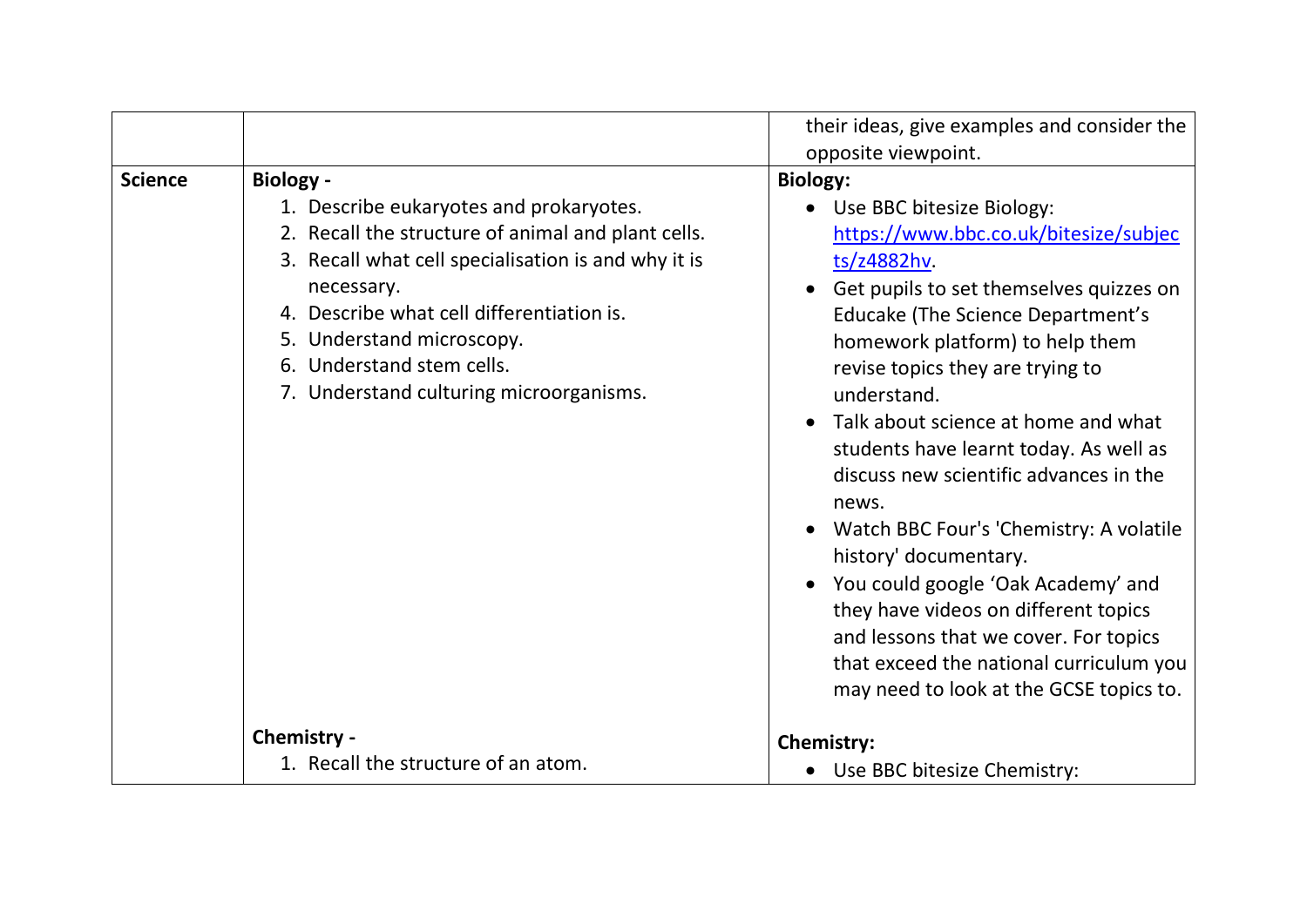| 3. Describe the development of the model of the<br>atom.<br>4. Describe relative charges of subatomic particles.<br>5. Describe the size and mass of atoms.<br>6. Understand relative atomic mass in relation to<br>Carbon-12.<br>7. Represent electronic structure of the first 20<br>elements.<br>8. Understand how the modern Periodic Table is<br>organised.<br>9. Describe the development of the Periodic Table<br>over time.<br>10. Compare the properties of metals and non-<br>metals.<br>11. Describe and explain the properties of group 0<br>elements.<br>12. Describe and explain the properties of group 1<br>elements.<br>13. Describe and explain the properties of group 7<br>elements.<br>14. Compare similarities and differences between<br>group 1 metals and transition metals.<br><b>Physics -</b> | homework platform) to help them<br>revise topics they are trying to<br>understand.<br>Talk about science at home and what<br>students have learnt today. As well as<br>discuss new scientific advances in the<br>news.<br>Watch BBC Four's 'Chemistry: A volatile<br>history' documentary.<br>You could google 'Oak Academy' and<br>they have videos on different topics<br>and lessons that we cover. For topics<br>that exceed the national curriculum you<br>may need to look at the GCSE topics to. |
|---------------------------------------------------------------------------------------------------------------------------------------------------------------------------------------------------------------------------------------------------------------------------------------------------------------------------------------------------------------------------------------------------------------------------------------------------------------------------------------------------------------------------------------------------------------------------------------------------------------------------------------------------------------------------------------------------------------------------------------------------------------------------------------------------------------------------|---------------------------------------------------------------------------------------------------------------------------------------------------------------------------------------------------------------------------------------------------------------------------------------------------------------------------------------------------------------------------------------------------------------------------------------------------------------------------------------------------------|
|---------------------------------------------------------------------------------------------------------------------------------------------------------------------------------------------------------------------------------------------------------------------------------------------------------------------------------------------------------------------------------------------------------------------------------------------------------------------------------------------------------------------------------------------------------------------------------------------------------------------------------------------------------------------------------------------------------------------------------------------------------------------------------------------------------------------------|---------------------------------------------------------------------------------------------------------------------------------------------------------------------------------------------------------------------------------------------------------------------------------------------------------------------------------------------------------------------------------------------------------------------------------------------------------------------------------------------------------|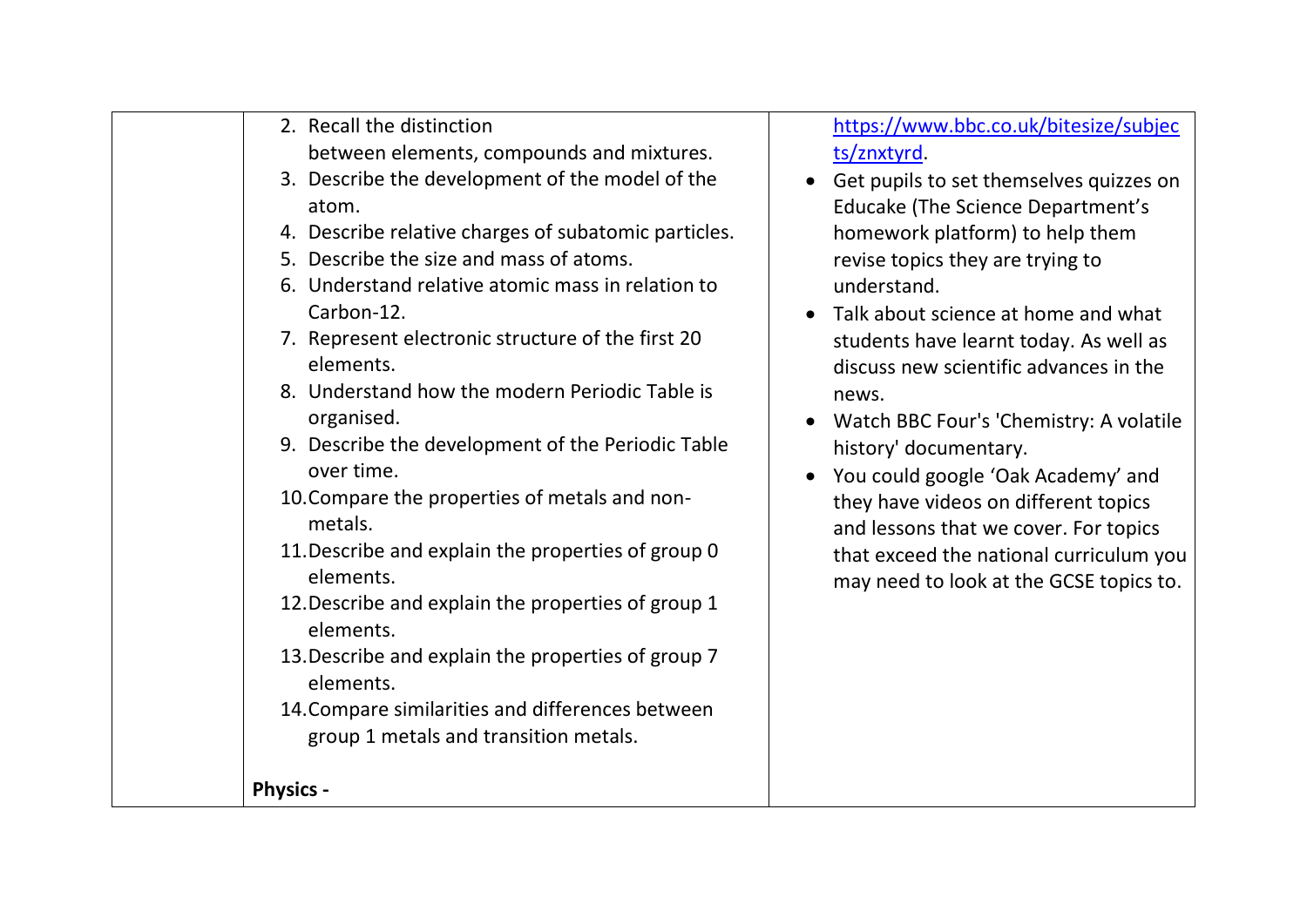|                   | 1. Recall the 8 stores of energy.<br>2. Recall the 4 energy transfers.<br>3. Apply the concept of conservation of energy to<br>situations.<br>4. Recall the concept of power and apply it to<br>situations.<br>5. Calculate work done.<br>6. Understand dissipation.<br>7. Describe ways to reduce unwanted energy<br>transfers.<br>8. Recall the concept of efficiency and apply it to<br>situations. | <b>Physics:</b><br>Use BBC bitesize Physics:<br>https://www.bbc.co.uk/bitesize/subjec<br>ts/zh2xsbk<br>Get pupils to set themselves quizzes on<br><b>Educake (The Science Department's</b><br>homework platform) to help them<br>revise topics they are trying to<br>understand.<br>Talk about science at home and what<br>students have learnt today. As well as<br>discuss new scientific advances in the<br>news.<br>Watch 'Into the universe with Stephen<br>Hawking' documentary.<br>You could google 'Oak Academy' and<br>they have video's on different topics<br>and lessons that we cover. For topics<br>that exceed the national curriculum you<br>may need to look at the GCSE topics to. |
|-------------------|--------------------------------------------------------------------------------------------------------------------------------------------------------------------------------------------------------------------------------------------------------------------------------------------------------------------------------------------------------------------------------------------------------|------------------------------------------------------------------------------------------------------------------------------------------------------------------------------------------------------------------------------------------------------------------------------------------------------------------------------------------------------------------------------------------------------------------------------------------------------------------------------------------------------------------------------------------------------------------------------------------------------------------------------------------------------------------------------------------------------|
| <b>Technology</b> | <b>Fashion &amp; Textiles -</b>                                                                                                                                                                                                                                                                                                                                                                        | <b>Further Support</b>                                                                                                                                                                                                                                                                                                                                                                                                                                                                                                                                                                                                                                                                               |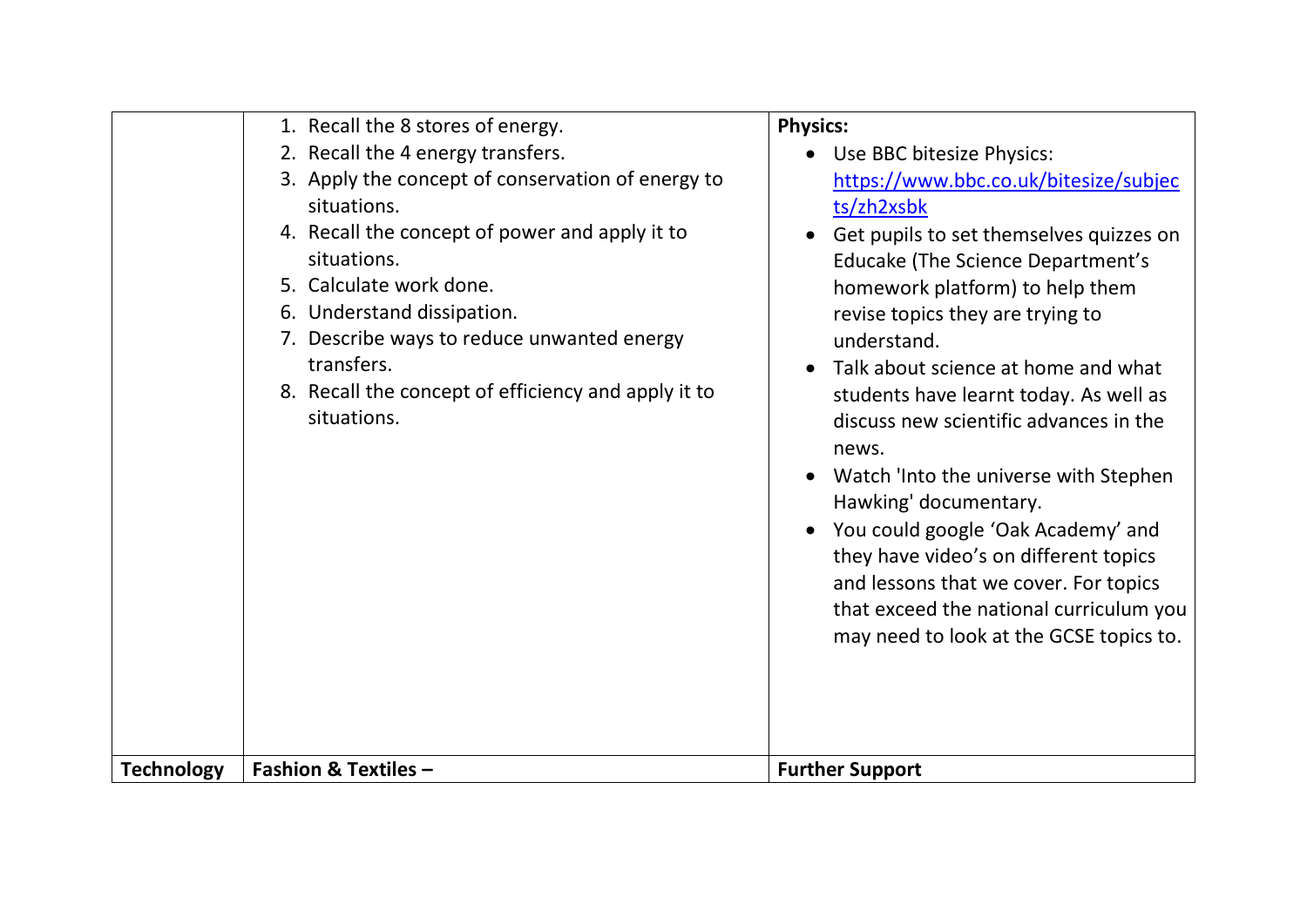| 1. Know how to produce high quality design sketches<br>based on a brief using a number of sketching<br>techniques.<br>2. Know how to manipulate and shape fabric for<br>functional and decorative purposes.<br>3. Know how to improve the final product's function<br>through joining fabrics, fastenings and<br>components.<br>4. Recognise and evaluate the effect of key fabric<br>finishes (such as Teflon and Proban).<br>5. Know how to test, evaluate and amend design<br>ideas against a specification and target market's<br>needs and wants. | https://www.pinterest.com/olive<br>bites/aprons-for-women/<br>https://www.pinterest.com/tkee<br>ney1/mens-aprons/<br>https://www.thegreatbritishsewi<br>ngbee.co.uk/<br>https://www.rsc.org.uk/about-<br>us/how-we-make-<br>theatre/costume |
|--------------------------------------------------------------------------------------------------------------------------------------------------------------------------------------------------------------------------------------------------------------------------------------------------------------------------------------------------------------------------------------------------------------------------------------------------------------------------------------------------------------------------------------------------------|---------------------------------------------------------------------------------------------------------------------------------------------------------------------------------------------------------------------------------------------|
| Food preparation and nutrition $-$                                                                                                                                                                                                                                                                                                                                                                                                                                                                                                                     | <b>Further Support</b>                                                                                                                                                                                                                      |
| 1. Know which foods classify as a cereal.                                                                                                                                                                                                                                                                                                                                                                                                                                                                                                              | https://www.foodafactoflife.org.                                                                                                                                                                                                            |
| 2. Know how food is produced using primary and                                                                                                                                                                                                                                                                                                                                                                                                                                                                                                         | uk/7-11-years/food-                                                                                                                                                                                                                         |
| secondary production.                                                                                                                                                                                                                                                                                                                                                                                                                                                                                                                                  | commodities/cereals/                                                                                                                                                                                                                        |
| 3. Know and understand the function of nutrients<br>provided by cereal/bread products.                                                                                                                                                                                                                                                                                                                                                                                                                                                                 | https://www.bbc.co.uk/bitesize/                                                                                                                                                                                                             |
| 4. Know how gluten is formed when making bread.                                                                                                                                                                                                                                                                                                                                                                                                                                                                                                        | guides/zks8jty/revision/3                                                                                                                                                                                                                   |
| 5. Know what information needs to be displayed on                                                                                                                                                                                                                                                                                                                                                                                                                                                                                                      | https://www.bbc.co.uk/bitesize/<br>guides/zkmpwty/revision/3 https                                                                                                                                                                          |
| food labelling and what it means.                                                                                                                                                                                                                                                                                                                                                                                                                                                                                                                      | ://www.youtube.com/watch?v=e                                                                                                                                                                                                                |
| 6. Know how to make a dish presentable and visually<br>pleasing.                                                                                                                                                                                                                                                                                                                                                                                                                                                                                       | SEYPO30AN0 https://www.youtu                                                                                                                                                                                                                |
|                                                                                                                                                                                                                                                                                                                                                                                                                                                                                                                                                        |                                                                                                                                                                                                                                             |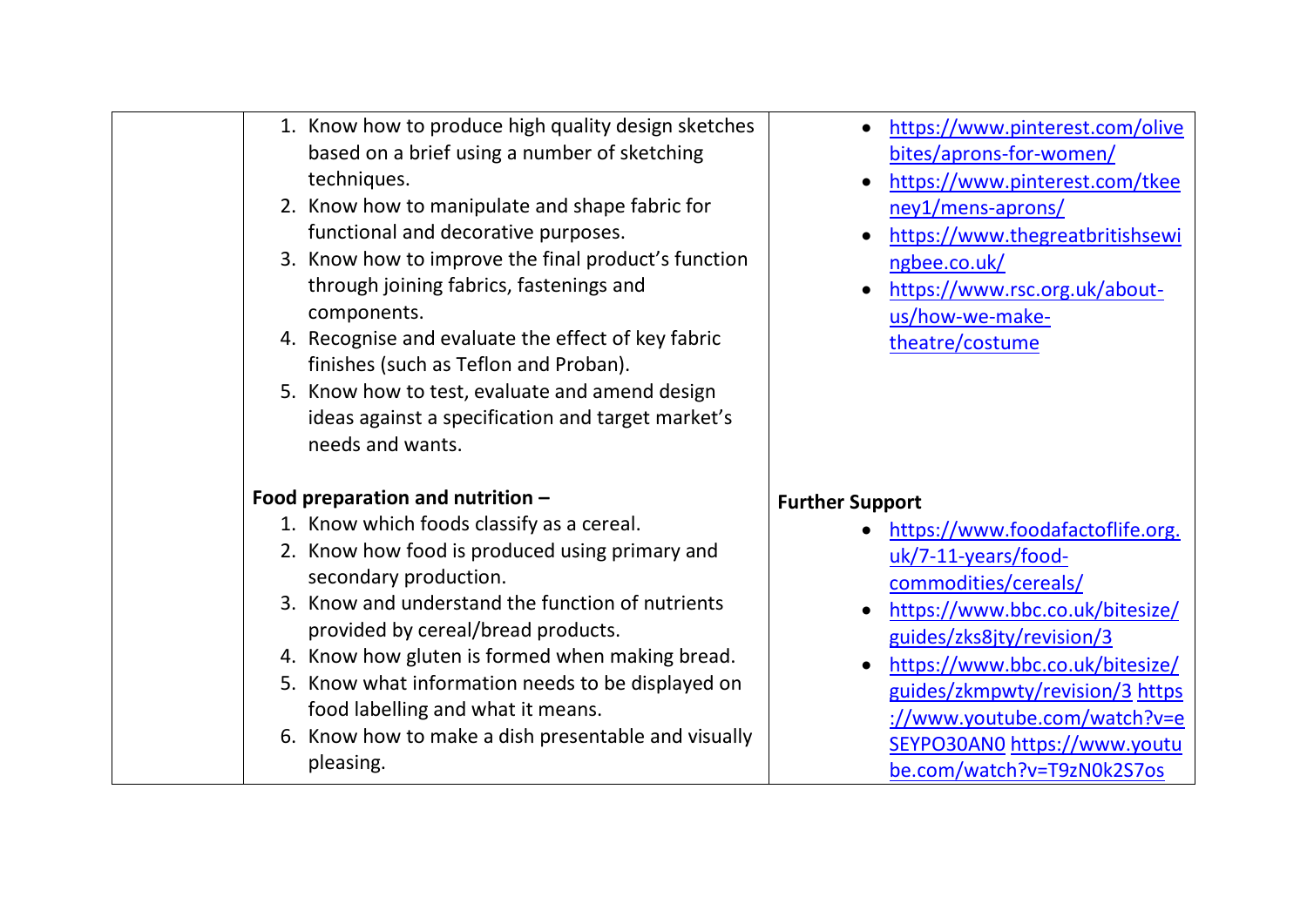| 7. Know that dextrinisation, caramelisation and<br>gelatinisation are the food science terms for<br>reactions that take place when a carbohydrate is<br>present in certain foods.<br>8. Develop knowledge of and demonstrate how to<br>cook a repertoire of predominantly savoury dishes<br>using a range of more challenging cooking<br>techniques and equipment.                                                                                                   | https://www.youtube.com/watc<br>h?v=0USi4DbRVVQ<br>https://www.foodafactoflife.org.<br>uk/11-14-years/healthy-<br>eating/nutrition-labels/<br>https://www.youtube.com/watc<br>h?v=99bx5L0RhNQ<br>https://www.youtube.com/watc<br>h?v=jcTc5ZJNBcY https://www.yo<br>utube.com/watch?v=n6wpNhyre<br>DE<br>https://www.foodafactoflife.org.<br>uk/recipes/ |
|----------------------------------------------------------------------------------------------------------------------------------------------------------------------------------------------------------------------------------------------------------------------------------------------------------------------------------------------------------------------------------------------------------------------------------------------------------------------|---------------------------------------------------------------------------------------------------------------------------------------------------------------------------------------------------------------------------------------------------------------------------------------------------------------------------------------------------------|
| Product design -<br>1. Understand how to identify and use a different<br>range of tools when working with wood.<br>2. Understand how to produce high quality design<br>sketches based on a brief using a number<br>of sketching techniques including isometric,<br>prospective, rendering and CAD.<br>3. Demonstrate how to use the design process to<br>develop and create their own design and<br>prototype.<br>4. Know how to produce a range of different joints | <b>Further Support</b><br>http://www.mr-<br>dt.com/manufacturing/toolsintro<br>duction.htm<br>https://www.youtube.com/chan<br>nel/UC7o3yBJz7PO7mxfgZC-<br><b>RvDg</b><br>https://www.bbc.co.uk/bitesize/<br>guides/z6jkw6f/revision/10<br>https://www.bbc.co.uk/bitesize/                                                                               |
| using wood.                                                                                                                                                                                                                                                                                                                                                                                                                                                          | guides/zdj8jty/revision/9                                                                                                                                                                                                                                                                                                                               |